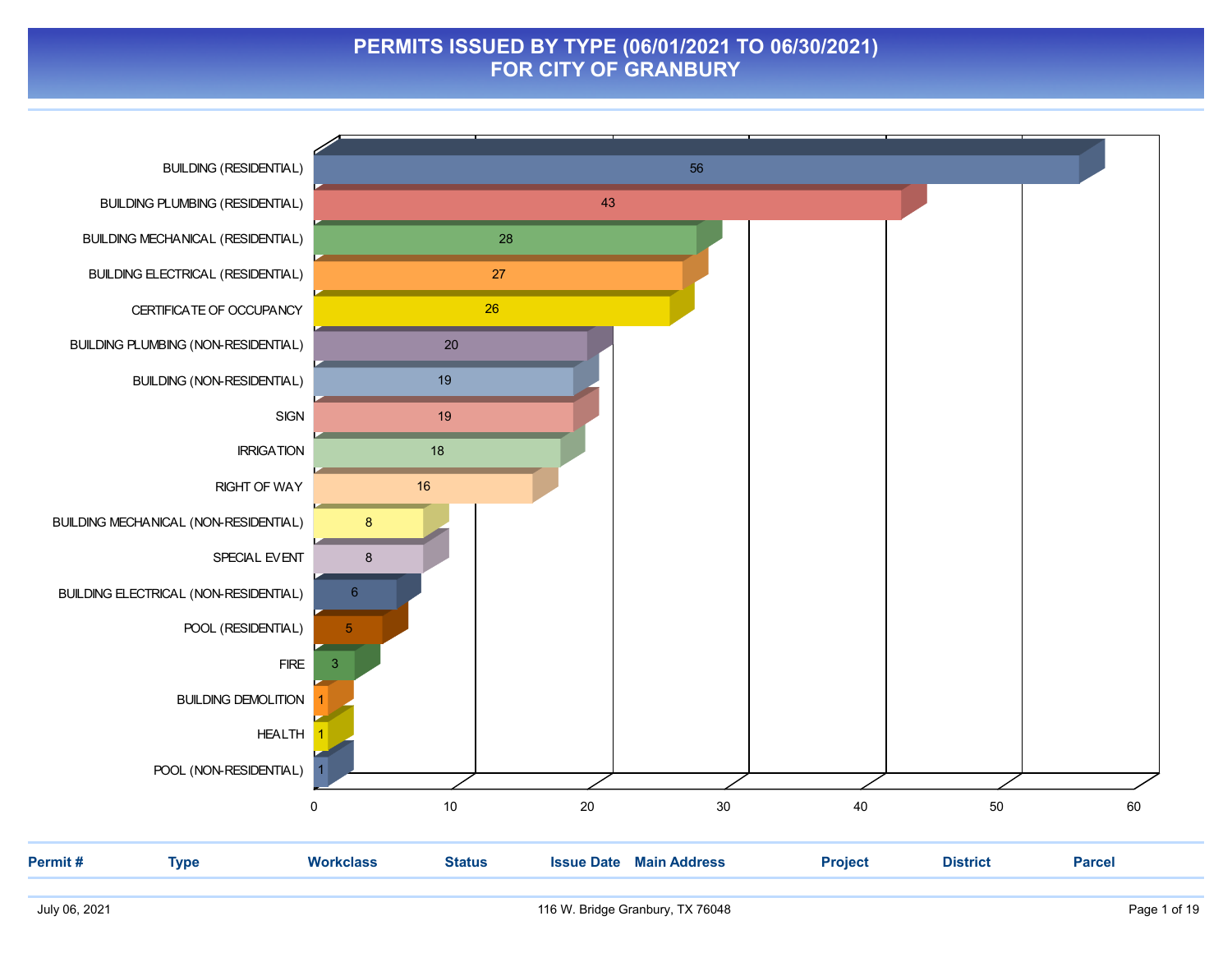| Permit#                           | <b>Type</b>                          | <b>Workclass</b>  | <b>Status</b> |            | <b>Issue Date Main Address</b>                | <b>Project</b> | <b>District</b>                                | <b>Parcel</b> |
|-----------------------------------|--------------------------------------|-------------------|---------------|------------|-----------------------------------------------|----------------|------------------------------------------------|---------------|
| <b>BUILDING (NON-RESIDENTIAL)</b> |                                      |                   |               |            |                                               |                |                                                |               |
| BLDC-012982-2021                  | <b>Building</b><br>(Non-Residential) | Alteration/Repair | Issued        | 06/01/2021 | 380 Howard Clemmons Rd,<br>Granbury, TX 76048 |                | City of Granbury                               | R43543        |
| BLDC-013000-2021                  | <b>Building</b><br>(Non-Residential) | Alteration/Repair | Issued        | 06/02/2021 | 1520 S Meadows Dr,<br>Granbury, TX 76048      |                | City of Granbury                               | R43577        |
| BLDC-013036-2021                  | <b>Building</b><br>(Non-Residential) | Alteration/Repair | Issued        | 06/07/2021 | 1310 Paluxy Rd, Granbury,<br>TX 76048         |                | City of Granbury                               | R37168        |
| BLDC-013058-2021                  | <b>Building</b><br>(Non-Residential) | Alteration/Repair | Issued        | 06/08/2021 | 610 E Us Highway 377,<br>Granbury, TX 76048   |                | City of Granbury                               | R33890        |
| BLDC-013089-2021                  | <b>Building</b><br>(Non-Residential) | Roof              | Issued        | 06/09/2021 | 1409 Shannan Cir.<br>Granbury, TX 76048       |                | City of Granbury                               | R98467        |
| BLDC-013088-2021                  | <b>Building</b><br>(Non-Residential) | Roof              | Issued        | 06/09/2021 | 1405 Shannan Cir,<br>Granbury, TX 76048       |                | City of Granbury                               | R98467        |
| BLDC-013090-2021                  | <b>Building</b><br>(Non-Residential) | Roof              | Issued        | 06/09/2021 | 1525 S Meadows Dr.<br>Granbury, TX 76048      |                | City of Granbury                               | R98467        |
| BLDC-013105-2021                  | <b>Building</b><br>(Non-Residential) | Roof              | Issued        | 06/10/2021 | 1625 S Meadows Dr,<br>Granbury, TX 76048      |                | City of Granbury                               |               |
| BLDC-013106-2021                  | <b>Building</b><br>(Non-Residential) | Roof              | Issued        | 06/10/2021 | 1623 S Meadows Dr,<br>Granbury, TX 76048      |                | City of Granbury                               |               |
| BLDC-013101-2021                  | <b>Building</b><br>(Non-Residential) | Roof              | Issued        | 06/10/2021 | 1621 S Meadows Dr,<br>Granbury, TX 76048      |                | City of Granbury                               | R91935        |
| BLDC-013086-2021                  | <b>Building</b><br>(Non-Residential) | Alteration/Repair | Issued        | 06/11/2021 | 1302 S Morgan St,<br>Granbury, TX 76048       |                | City of Granbury                               | R92606        |
| BLDC-013148-2021                  | <b>Building</b><br>(Non-Residential) | Roof              | Issued        | 06/15/2021 | 710 Paluxy Rd, Granbury,<br>TX 76048          |                | City of Granbury                               | R37560        |
| BLDC-013130-2021                  | <b>Building</b><br>(Non-Residential) | Alteration/Repair | Issued        | 06/16/2021 | 735 E Us Highway 377,<br>Granbury, TX 76048   |                | City of Granbury                               | R38913        |
| BLDC-013189-2021                  | <b>Building</b><br>(Non-Residential) | New               | Issued        | 06/17/2021 | 3700 Fm 4, Granbury, TX<br>76049              |                | City of Granbury                               | R97267        |
| BLDC-013213-2021                  | <b>Building</b><br>(Non-Residential) | Alteration/Repair | Issued        | 06/22/2021 | 1200 Waters Edge Dr,<br>Granbury, TX 76048    |                | City of Granbury                               | R38916        |
| BLDC-013216-2021                  | <b>Building</b><br>(Non-Residential) | Roof              | Issued        | 06/22/2021 | 905 Paluxy Rd, Granbury,<br>TX 76048          |                | City of Granbury                               | R31679        |
| BLDC-013218-2021                  | <b>Building</b><br>(Non-Residential) | Alteration/Repair | Issued        | 06/22/2021 | 118 N Houston St,<br>Granbury, TX 76048       |                | City of Granbury                               | R36619        |
| BLDC-013222-2021                  | <b>Building</b><br>(Non-Residential) | Alteration/Repair | Issued        | 06/23/2021 | 5700 E Us Highway 377,<br>Granbury, TX 76049  |                | City of Granbury                               | R96734        |
| BLDC-013221-2021                  | <b>Building</b><br>(Non-Residential) | Alteration/Repair | Issued        | 06/23/2021 | 128 N Houston St.<br>Granbury, TX 76048       |                | City of Granbury                               |               |
|                                   |                                      |                   |               |            |                                               |                | PERMITS ISSUED FOR BUILDING (NON-RESIDENTIAL): | 19            |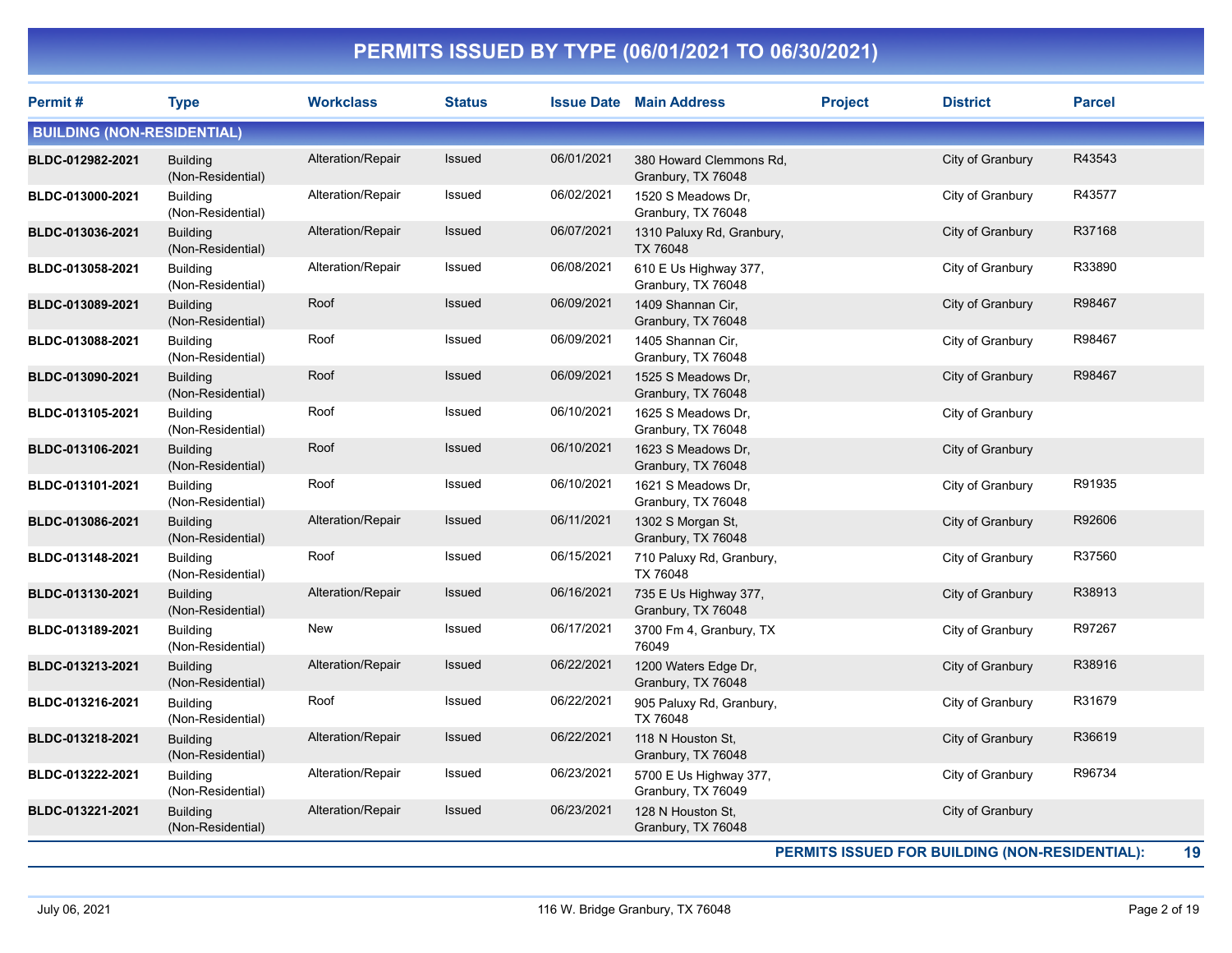| Permit#                       | <b>Type</b>                      | <b>Workclass</b>         | <b>Status</b> |            | <b>Issue Date Main Address</b>                | <b>Project</b> | <b>District</b>  | <b>Parcel</b> |
|-------------------------------|----------------------------------|--------------------------|---------------|------------|-----------------------------------------------|----------------|------------------|---------------|
| <b>BUILDING (RESIDENTIAL)</b> |                                  |                          |               |            |                                               |                |                  |               |
| BLDR-012878-2021              | <b>Building</b><br>(Residential) | New Single Family        | Issued        | 06/01/2021 | 555 Smart Strike Trl,<br>Granbury, TX 76049   |                | City of Granbury | R106036       |
| BLDR-012991-2021              | <b>Building</b><br>(Residential) | Roof                     | Issued        | 06/02/2021 | 1315 Preston Trail Ct,<br>Granbury, TX 76048  |                | City of Granbury | R92622        |
| BLDR-012992-2021              | <b>Building</b><br>(Residential) | Roof                     | Issued        | 06/02/2021 | 1506 Clover Ln, Granbury,<br>TX 76048         |                | City of Granbury | R37771        |
| BLDR-012990-2021              | <b>Building</b><br>(Residential) | Roof                     | Issued        | 06/02/2021 | 202 Chelsea Ct, Granbury,<br>TX 76049         |                | City of Granbury | R100680       |
| BLDR-012998-2021              | <b>Building</b><br>(Residential) | Boat Dock                | Issued        | 06/02/2021 | 1611 Monterey Bay Ct,<br>Granbury, TX         |                | City of Granbury |               |
| BLDR-013026-2021              | <b>Building</b><br>(Residential) | Roof                     | Issued        | 06/04/2021 | 1207 4Th St, Granbury, TX<br>76048            |                | City of Granbury | R38095        |
| BLDR-013009-2021              | <b>Building</b><br>(Residential) | Alteration/Repair        | Issued        | 06/04/2021 | 871 N Keith St, Granbury,<br>TX 76048         |                | City of Granbury |               |
| BLDR-013025-2021              | <b>Building</b><br>(Residential) | Roof                     | Issued        | 06/04/2021 | 1323 Preston Trail Ct,<br>Granbury, TX 76048  |                | City of Granbury | R92626        |
| BLDR-012959-2021              | <b>Building</b><br>(Residential) | New Single Family        | Issued        | 06/04/2021 | 1717 Damascus Ct.<br>Granbury, TX 76049       |                | City of Granbury | R106143       |
| BLDR-012958-2021              | <b>Building</b><br>(Residential) | New Single Family        | Issued        | 06/04/2021 | 324 Smart Strike Ct.<br>Granbury, TX 76048    |                | City of Granbury | R105961       |
| BLDR-012983-2021              | <b>Building</b><br>(Residential) | Accessory<br>Structure   | Issued        | 06/07/2021 | 3307 Crystal Clear Ct,<br>Granbury, TX 76049  |                | City of Granbury | R101411       |
| BLDR-012984-2021              | <b>Building</b><br>(Residential) | Accessory<br>Structure   | Issued        | 06/07/2021 | 3305 Crystal Clear Ct,<br>Granbury, TX 76049  |                | City of Granbury | R101410       |
| BLDR-013041-2021              | <b>Building</b><br>(Residential) | New Single Family        | Issued        | 06/07/2021 | 209 Johnson St, Granbury,<br>TX 76048         |                | City of Granbury | R105619       |
| BLDR-013040-2021              | <b>Building</b><br>(Residential) | <b>New Single Family</b> | Issued        | 06/07/2021 | 1034 Mickelson Dr,<br>Granbury, TX 76048      |                | City of Granbury | R105615       |
| BLDR-013054-2021              | <b>Building</b><br>(Residential) | Roof                     | Issued        | 06/08/2021 | 2013 Clive Dr, Granbury,<br>TX 76048          |                | City of Granbury | R104657       |
| BLDR-013059-2021              | <b>Building</b><br>(Residential) | Alteration/Repair        | Issued        | 06/08/2021 | 235 Cogdell St, Granbury,<br>TX 76048         |                | City of Granbury | R36722        |
| BLDR-013068-2021              | <b>Building</b><br>(Residential) | Roof                     | Complete      | 06/08/2021 | 205 Donna Cir, Granbury,<br>TX 76049          |                | City of Granbury | R101245       |
| BLDR-012935-2021              | <b>Building</b><br>(Residential) | New Single Family        | <b>Issued</b> | 06/08/2021 | 1365 Highland Park Cir,<br>Granbury, TX 76049 |                | City of Granbury | R105821       |
| BLDR-013047-2021              | <b>Building</b><br>(Residential) | New Single Family        | Issued        | 06/08/2021 | 1038 Mickelson Dr,<br>Granbury, TX 76048      |                | City of Granbury | R105614       |
| BLDR-013046-2021              | <b>Building</b><br>(Residential) | <b>New Single Family</b> | In Review     | 06/08/2021 | 2027 Spieth St, Granbury,<br>TX 76048         |                | City of Granbury | R105584       |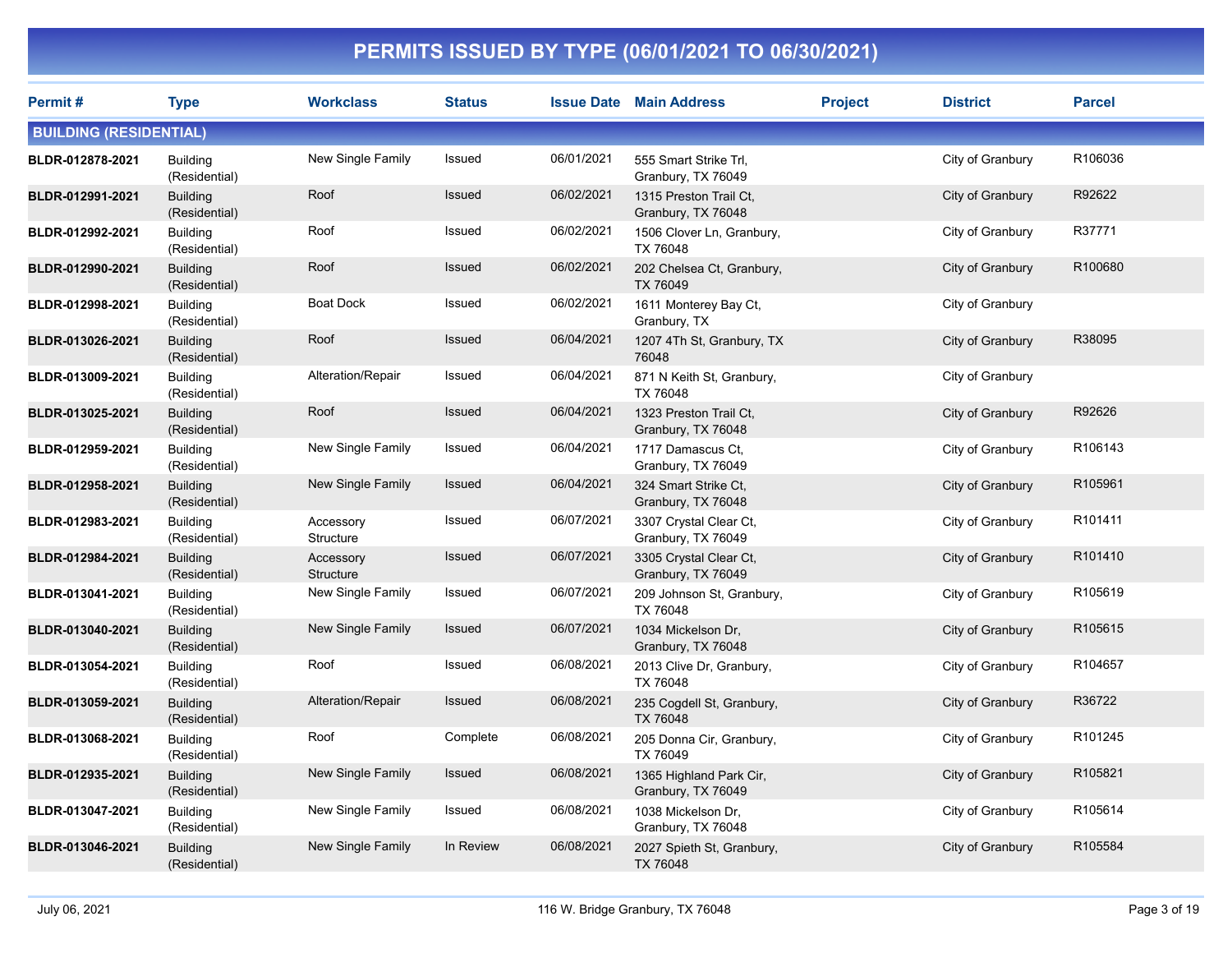| Permit#          | <b>Type</b>                      | <b>Workclass</b>       | <b>Status</b> |            | <b>Issue Date Main Address</b>               | <b>Project</b> | <b>District</b>  | <b>Parcel</b> |
|------------------|----------------------------------|------------------------|---------------|------------|----------------------------------------------|----------------|------------------|---------------|
| BLDR-013096-2021 | <b>Building</b><br>(Residential) | Roof                   | Issued        | 06/09/2021 | 610 Crestview Dr,<br>Granbury, TX 76048      |                | City of Granbury | R37119        |
| BLDR-013070-2021 | <b>Building</b><br>(Residential) | Roof                   | Issued        | 06/09/2021 | 611 Crestview Dr.<br>Granbury, TX 76048      |                | City of Granbury | R37130        |
| BLDR-013069-2021 | <b>Building</b><br>(Residential) | Roof                   | Complete      | 06/09/2021 | 1201 Elizabeth Blvd,<br>Granbury, TX 76048   |                | City of Granbury | R37809        |
| BLDR-013076-2021 | <b>Building</b><br>(Residential) | Roof                   | Issued        | 06/09/2021 | 200 Chelsea Ct, Granbury,<br>TX 76049        |                | City of Granbury | R100681       |
| BLDR-013071-2021 | <b>Building</b><br>(Residential) | Roof                   | Issued        | 06/09/2021 | 214 W Moore St, Granbury,<br>TX 76048        |                | City of Granbury | R36763        |
| BLDR-013078-2021 | <b>Building</b><br>(Residential) | Roof                   | Issued        | 06/09/2021 | 1320 Amsterdam Ct,<br>Granbury, TX 76048     |                | City of Granbury | R96763        |
| BLDR-013080-2021 | <b>Building</b><br>(Residential) | Roof                   | Issued        | 06/09/2021 | 502 S Cherry Ln,<br>Granbury, TX 76048       |                | City of Granbury | R37295        |
| BLDR-013072-2021 | <b>Building</b><br>(Residential) | Roof                   | Issued        | 06/09/2021 | 404 S Baker St, Granbury,<br>TX 76048        |                | City of Granbury | R38572        |
| BLDR-013075-2021 | <b>Building</b><br>(Residential) | Roof                   | Issued        | 06/09/2021 | 122 Kessler Dr, Granbury,<br>TX 76048        |                | City of Granbury | R37542        |
| BLDR-013082-2021 | <b>Building</b><br>(Residential) | Roof                   | Issued        | 06/09/2021 | 102 N Cherry Ln,<br>Granbury, TX 76048       |                | City of Granbury | R36919        |
| BLDR-012568-2021 | <b>Building</b><br>(Residential) | New Single Family      | Issued        | 06/10/2021 | 1354 Highland Park,<br>Granbury, TX 76048    |                | City of Granbury | R105751       |
| BLDR-012567-2021 | <b>Building</b><br>(Residential) | New Single Family      | Issued        | 06/10/2021 | 1350 Highland Park,<br>Granbury, TX 76048    |                | City of Granbury | R105750       |
| BLDR-013117-2021 | <b>Building</b><br>(Residential) | New Single Family      | Issued        | 06/11/2021 | 3044 Reed Ct, Granbury,<br>TX 76048          |                | City of Granbury | R105627       |
| BLDR-013118-2021 | <b>Building</b><br>(Residential) | New Single Family      | Issued        | 06/11/2021 | 1147 Aviara Ct, Granbury,<br>TX 76048        |                | City of Granbury | R105387       |
| BLDR-013116-2021 | <b>Building</b><br>(Residential) | New Single Family      | Issued        | 06/11/2021 | 1025 Anna Cir, Granbury,<br>TX 76048         |                | City of Granbury | R104259       |
| BLDR-013038-2021 | <b>Building</b><br>(Residential) | New Single Family      | Issued        | 06/11/2021 | 1649 Omaha Dr, Granbury,<br>TX 76049         |                | City of Granbury | R105980       |
| BLDR-013131-2021 | <b>Building</b><br>(Residential) | New Single Family      | Issued        | 06/14/2021 | 2016 Spieth St, Granbury,<br>TX 76048        |                | City of Granbury | R105549       |
| BLDR-013147-2021 | <b>Building</b><br>(Residential) | Roof                   | Issued        | 06/15/2021 | 1122 Dove Hollow Rd,<br>Granbury, TX 76048   |                | City of Granbury | R38234        |
| BLDR-013142-2021 | <b>Building</b><br>(Residential) | Accessory<br>Structure | Issued        | 06/15/2021 | 1018 Anna Circle,<br>Granbury, TX 76048      |                | City of Granbury |               |
| BLDR-013135-2021 | <b>Building</b><br>(Residential) | Roof                   | Issued        | 06/15/2021 | 1204 Cliff Swallow Ct,<br>Granbury, TX 76048 |                | City of Granbury | R38724        |
| BLDR-013134-2021 | <b>Building</b><br>(Residential) | Roof                   | Issued        | 06/15/2021 | 1731 W Doyle St,<br>Granbury, TX 76048       |                | City of Granbury | R37440        |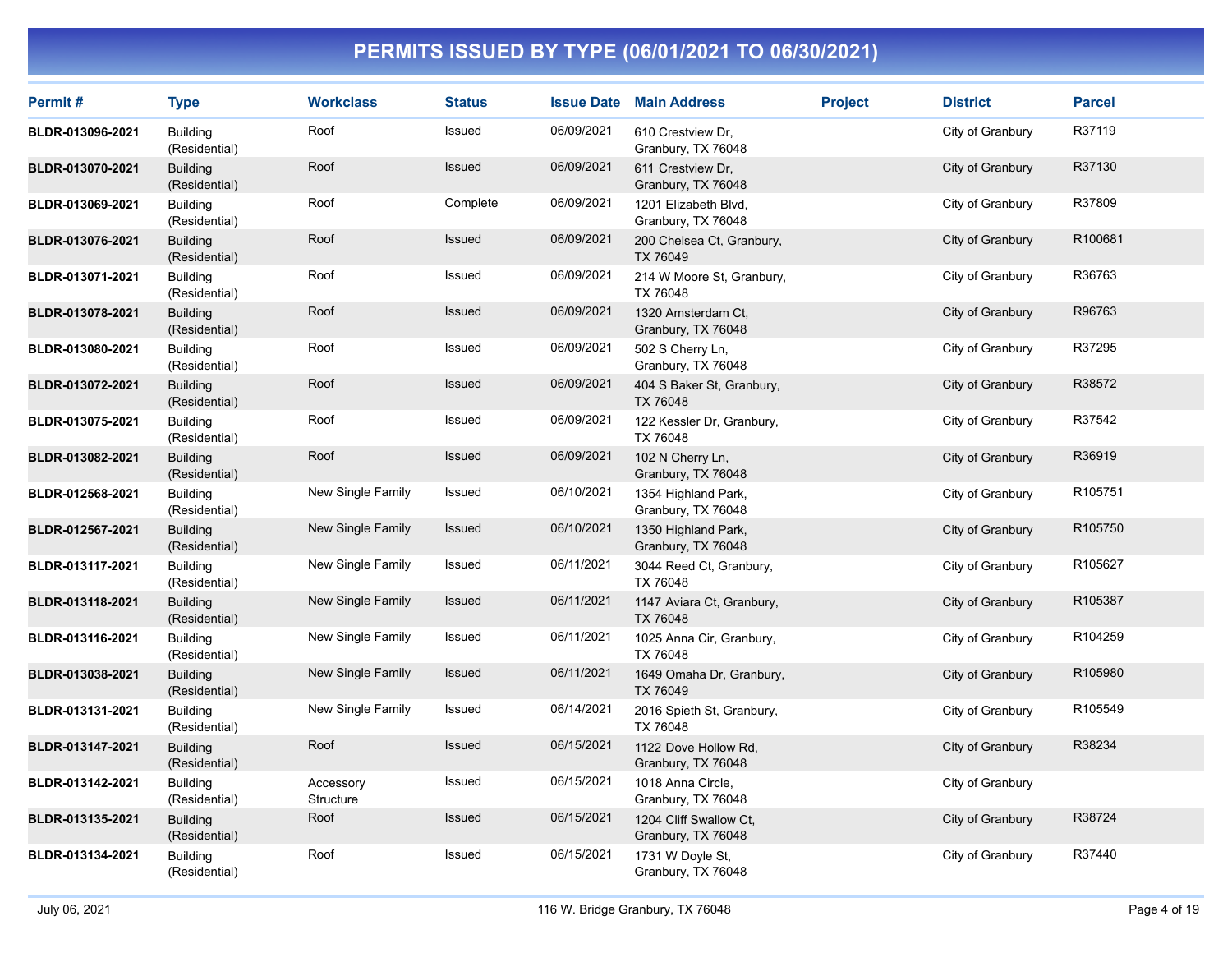| Permit#                    | <b>Type</b>                                     | <b>Workclass</b>       | <b>Status</b> |            | <b>Issue Date Main Address</b>                   | <b>Project</b> | <b>District</b>                            | <b>Parcel</b> |
|----------------------------|-------------------------------------------------|------------------------|---------------|------------|--------------------------------------------------|----------------|--------------------------------------------|---------------|
| BLDR-013176-2021           | <b>Building</b><br>(Residential)                | Roof                   | Issued        | 06/16/2021 | 807 Elizabeth Blvd,<br>Granbury, TX 76048        |                | City of Granbury                           | R37588        |
| BLDR-013097-2021           | <b>Building</b><br>(Residential)                | New Single Family      | Issued        | 06/16/2021 | 327 Smart Strike Ct.<br>Granbury, TX 76048       |                | City of Granbury                           | R105958       |
| BLDR-013098-2021           | <b>Building</b><br>(Residential)                | New Single Family      | Issued        | 06/16/2021 | 1716 Damascus Ct.<br>Granbury, TX 76049          |                | City of Granbury                           | R106145       |
| BLDR-013029-2021           | <b>Building</b><br>(Residential)                | <b>Boat Dock</b>       | Issued        | 06/16/2021 | 2519 Pebble Dr, Granbury,<br>TX 76048            |                | City of Granbury                           | R92749        |
| BLDR-013190-2021           | <b>Building</b><br>(Residential)                | New Single Family      | Issued        | 06/17/2021 | 1508 Highland Park Circle,<br>Granbury, TX 76048 |                | City of Granbury                           | R105790       |
| BLDR-013200-2021           | <b>Building</b><br>(Residential)                | Accessory<br>Structure | Issued        | 06/18/2021 | 906 Penrod Dr, Granbury,<br>TX 76048             |                | City of Granbury                           | R37603        |
| BLDR-013199-2021           | <b>Building</b><br>(Residential)                | Addition               | Issued        | 06/18/2021 | 1505 Sunflower Ln,<br>Granbury, TX 76048         |                | City of Granbury                           | R37665        |
| BLDR-013184-2021           | <b>Building</b><br>(Residential)                | Roof                   | Issued        | 06/21/2021 | 1718 W Doyle St,<br>Granbury, TX 76048           |                | City of Granbury                           | R37410        |
| BLDR-013183-2021           | <b>Building</b><br>(Residential)                | Roof                   | Issued        | 06/21/2021 | 602 N Avalon Ct, Granbury,<br>TX 76048           |                | City of Granbury                           | R91974        |
| BLDR-013234-2021           | <b>Building</b><br>(Residential)                | Roof                   | Issued        | 06/23/2021 | 614 Crestview Dr.<br>Granbury, TX 76048          |                | City of Granbury                           | R37116        |
| BLDR-013159-2021           | <b>Building</b><br>(Residential)                | Addition               | Issued        | 06/24/2021 | 1521 Seabiscuit Dr,<br>Granbury, TX 76048        |                | City of Granbury                           |               |
| BLDR-013191-2021           | <b>Building</b><br>(Residential)                | New Single Family      | Issued        | 06/29/2021 | 1721 Swale Ln, Granbury,<br>TX 76049             |                | City of Granbury                           | R106008       |
| BLDR-013265-2021           | <b>Building</b><br>(Residential)                | Accessory<br>Structure | <b>Issued</b> | 06/29/2021 | 605 W Doyle St, Granbury,<br>TX 76048            |                | City of Granbury                           | R38584        |
| BLDR-013263-2021           | <b>Building</b><br>(Residential)                | Roof                   | Issued        | 06/30/2021 | 406 S Hannaford St,<br>Granbury, TX 76048        |                | City of Granbury                           | R38592        |
| BLDR-013264-2021           | <b>Building</b><br>(Residential)                | Roof                   | Issued        | 06/30/2021 | 802 Penrod Dr, Granbury,<br>TX 76048             |                | City of Granbury                           | R37608        |
|                            |                                                 |                        |               |            |                                                  |                | PERMITS ISSUED FOR BUILDING (RESIDENTIAL): | 56            |
| <b>BUILDING DEMOLITION</b> |                                                 |                        |               |            |                                                  |                |                                            |               |
| DEMO-013212-2021           | <b>Building Demolition</b>                      | Non-Residential        | Void          | 06/22/2021 | 1200 Waters Edge Dr,<br>Granbury, TX 76048       |                | City of Granbury                           | R38916        |
|                            |                                                 |                        |               |            |                                                  |                | PERMITS ISSUED FOR BUILDING DEMOLITION:    | 1             |
|                            | <b>BUILDING ELECTRICAL (NON-RESIDENTIAL)</b>    |                        |               |            |                                                  |                |                                            |               |
| ELEC-013053-2021           | <b>Building Electrical</b><br>(Non-Residential) | Alteration/Repair      | Issued        | 06/07/2021 | 1451 E Pearl St,                                 |                | City of Granbury                           |               |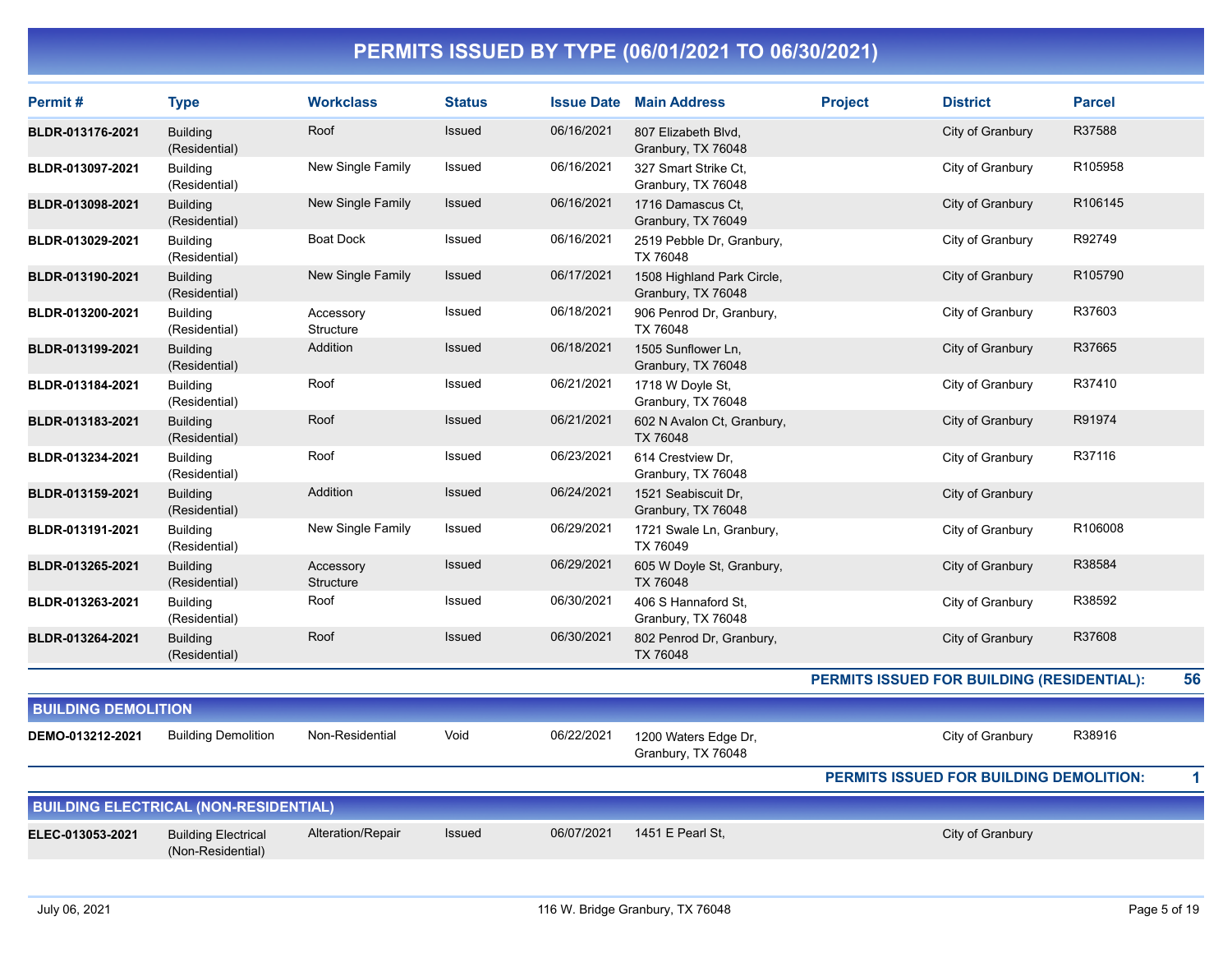| Permit#          | Type                                            | <b>Workclass</b>  | <b>Status</b> | <b>Issue Date</b> | <b>Main Address</b>                          | <b>Project</b> | <b>District</b>  | <b>Parcel</b> |
|------------------|-------------------------------------------------|-------------------|---------------|-------------------|----------------------------------------------|----------------|------------------|---------------|
| ELEC-013085-2021 | <b>Building Electrical</b><br>(Non-Residential) | New Construction  | Issued        | 06/09/2021        | 1310 Paluxy Rd, Granbury,<br>TX 76048        |                | City of Granbury | R37168        |
| ELEC-013163-2021 | <b>Building Electrical</b><br>(Non-Residential) | Alteration/Repair | Issued        | 06/16/2021        | 1321 N Plaza Dr, Granbury,<br>TX 76048       |                | City of Granbury | R45344        |
| ELEC-013181-2021 | <b>Building Electrical</b><br>(Non-Residential) | Alteration/Repair | Issued        | 06/17/2021        | 608 E Us Highway 377,<br>Granbury, TX 76048  |                | City of Granbury | R37872        |
| ELEC-013233-2021 | <b>Building Electrical</b><br>(Non-Residential) | Alteration/Repair | <b>Issued</b> | 06/23/2021        | 610 E Us Highway 377,<br>Granbury, TX 76048  |                | City of Granbury | R33890        |
| ELEC-013241-2021 | <b>Building Electrical</b><br>(Non-Residential) | Alteration/Repair | Issued        | 06/24/2021        | 1001 E Us Highway 377,<br>Granbury, TX 76048 |                | City of Granbury | R38686        |

**PERMITS ISSUED FOR BUILDING ELECTRICAL (NON-RESIDENTIAL):**

| <b>BUILDING ELECTRICAL (RESIDENTIAL)</b> |                                             |                         |               |            |                                                   |                  |         |  |  |  |
|------------------------------------------|---------------------------------------------|-------------------------|---------------|------------|---------------------------------------------------|------------------|---------|--|--|--|
| ELER-012993-2021                         | <b>Building Electrical</b><br>(Residential) | Pool                    | <b>Issued</b> | 06/02/2021 | 1613 Catalina Bay Ct,<br>Granbury, TX 76048       | City of Granbury |         |  |  |  |
| ELER-013045-2021                         | <b>Building Electrical</b><br>(Residential) | Alteration/Repair       | Issued        | 06/07/2021 | 209 S Houston, Granbury,<br>TX 76048              | City of Granbury | R36969  |  |  |  |
| ELER-013032-2021                         | <b>Building Electrical</b><br>(Residential) | Pool                    | Issued        | 06/07/2021 | 2008 Spieth St, Granbury,<br>TX 76048             | City of Granbury |         |  |  |  |
| ELER-013033-2021                         | <b>Building Electrical</b><br>(Residential) | Pool                    | Issued        | 06/07/2021 | 2092 Spieth St, Granbury,<br>TX 76048             | City of Granbury |         |  |  |  |
| ELER-013051-2021                         | <b>Building Electrical</b><br>(Residential) | New Construction        | Issued        | 06/07/2021 | 404 Fowler Dr, Granbury,<br>TX 76049              | City of Granbury | R105575 |  |  |  |
| ELER-013062-2021                         | <b>Building Electrical</b><br>(Residential) | <b>New Construction</b> | Issued        | 06/08/2021 | 731 Rolling Terrace,<br>Granbury, TX 76049        | City of Granbury | R105107 |  |  |  |
| ELER-013061-2021                         | <b>Building Electrical</b><br>(Residential) | <b>New Construction</b> | <b>Issued</b> | 06/08/2021 | 729 Rolling Terrace,<br>Granbury, TX 76049        | City of Granbury | R105107 |  |  |  |
| ELER-013060-2021                         | <b>Building Electrical</b><br>(Residential) | <b>New Construction</b> | Issued        | 06/08/2021 | 1108 Aviara, Granbury, TX<br>76048                | City of Granbury |         |  |  |  |
| ELER-013113-2021                         | <b>Building Electrical</b><br>(Residential) | <b>New Construction</b> | Issued        | 06/10/2021 | 1449 Highland Park Cir,<br>Granbury, TX 76048     | City of Granbury | R105826 |  |  |  |
| ELER-013114-2021                         | <b>Building Electrical</b><br>(Residential) | <b>New Construction</b> | Issued        | 06/10/2021 | 1458 Highland Park Cir,<br>Granbury, TX 76048     | City of Granbury | R105779 |  |  |  |
| ELER-013110-2021                         | <b>Building Electrical</b><br>(Residential) | <b>New Construction</b> | Issued        | 06/10/2021 | 726 Rolling Terrace Circle,<br>Granbury, TX 76048 | City of Granbury | R105072 |  |  |  |
| ELER-013112-2021                         | <b>Building Electrical</b><br>(Residential) | <b>New Construction</b> | Issued        | 06/10/2021 | 1365 Highland Park Cir,<br>Granbury, TX 76049     | City of Granbury | R105821 |  |  |  |
| ELER-013109-2021                         | <b>Building Electrical</b><br>(Residential) | <b>New Construction</b> | Issued        | 06/10/2021 | 724 Rolling Terrace Circle,<br>Granbury, TX 76048 | City of Granbury | R105072 |  |  |  |
| ELER-013126-2021                         | <b>Building Electrical</b><br>(Residential) | Pool                    | Issued        | 06/11/2021 | 3516-1 Abes Landing Dr.<br>Granbury, TX 76049     | City of Granbury | R102756 |  |  |  |

**6**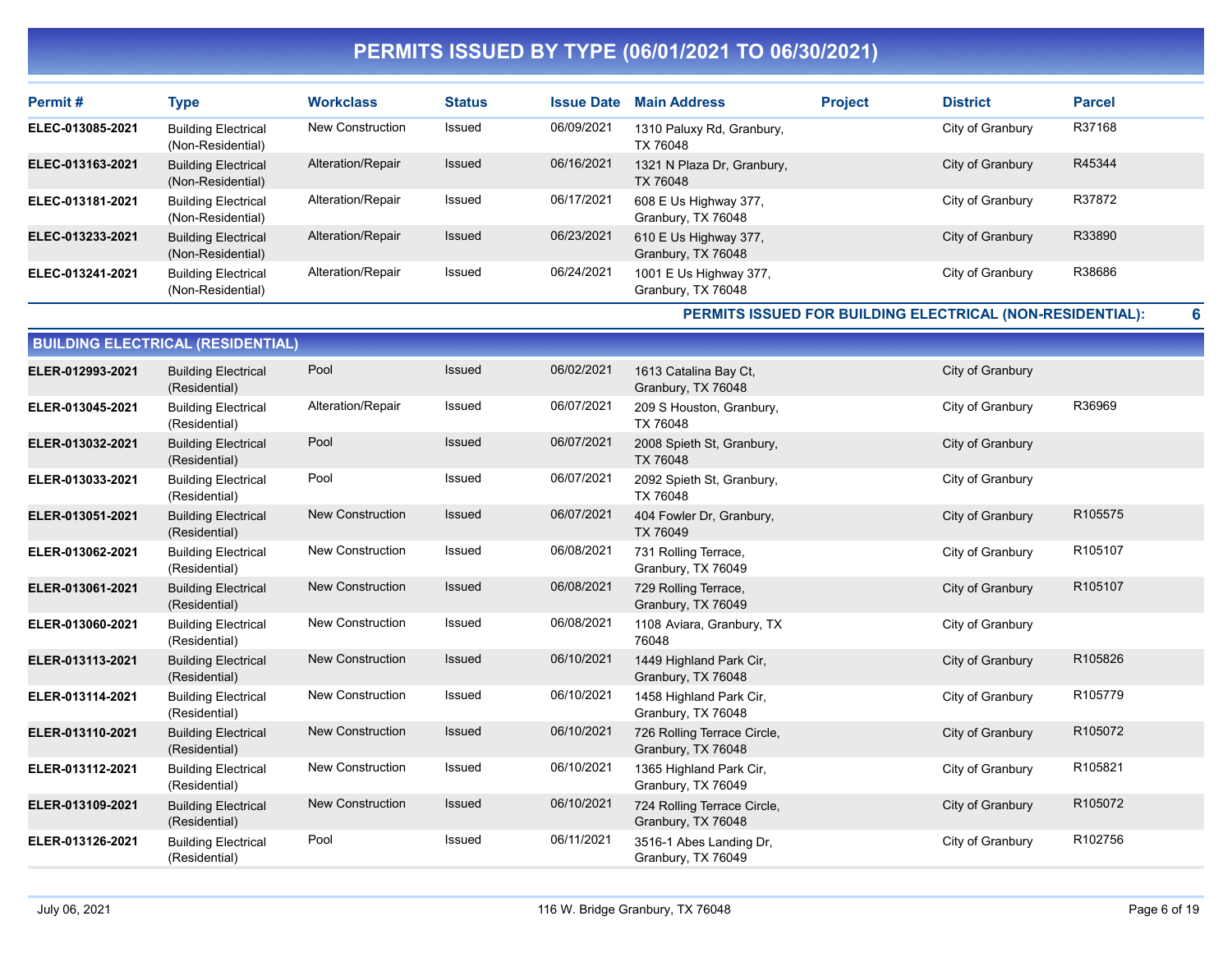| Permit#          | <b>Type</b>                                 | <b>Workclass</b>        | <b>Status</b> | <b>Issue Date</b> | <b>Main Address</b>                          | <b>Project</b> | <b>District</b>  | <b>Parcel</b> |
|------------------|---------------------------------------------|-------------------------|---------------|-------------------|----------------------------------------------|----------------|------------------|---------------|
| ELER-013127-2021 | <b>Building Electrical</b><br>(Residential) | Pool                    | <b>Issued</b> | 06/11/2021        | 2403 Waters Edge Dr,<br>Granbury, TX 76048   |                | City of Granbury | R32643        |
| ELER-013121-2021 | <b>Building Electrical</b><br>(Residential) | <b>New Construction</b> | <b>Issued</b> | 06/11/2021        | 871 N Keith St, Granbury,<br>TX 76048        |                | City of Granbury |               |
| ELER-013144-2021 | <b>Building Electrical</b><br>(Residential) | Pool                    | <b>Issued</b> | 06/15/2021        | 1315 Prestwick Ct.<br>Granbury, TX 76048     |                | City of Granbury | R103879       |
| ELER-013201-2021 | <b>Building Electrical</b><br>(Residential) | <b>New Construction</b> | Issued        | 06/18/2021        | 1105 Hilkiah Ct, Granbury,<br>TX 76049       |                | City of Granbury | R104250       |
| ELER-013203-2021 | <b>Building Electrical</b><br>(Residential) | <b>New Construction</b> | <b>Issued</b> | 06/21/2021        | 1144 Aviara Court,<br>Granbury, TX 76048     |                | City of Granbury | R105381       |
| ELER-013215-2021 | <b>Building Electrical</b><br>(Residential) | Alteration/Repair       | Issued        | 06/22/2021        | 1505 Sunflower Ln,<br>Granbury, TX 76048     |                | City of Granbury | R37666        |
| ELER-013223-2021 | <b>Building Electrical</b><br>(Residential) | Alteration/Repair       | Complete      | 06/23/2021        | 611 Brazos Harbor Cir,<br>Granbury, TX 76048 |                | City of Granbury | R36870        |
| ELER-013249-2021 | <b>Building Electrical</b><br>(Residential) | Alteration/Repair       | Issued        | 06/29/2021        | 1301 W Pearl St, Granbury,<br>TX 76048       |                | City of Granbury |               |
| ELER-013269-2021 | <b>Building Electrical</b><br>(Residential) | <b>New Construction</b> | <b>Issued</b> | 06/30/2021        | 401 Fowler Dr, Granbury,<br>TX 76048         |                | City of Granbury | R105581       |
| ELER-013274-2021 | <b>Building Electrical</b><br>(Residential) | <b>New Construction</b> | <b>Issued</b> | 06/30/2021        | 2413 Vineyard Dr,<br>Granbury, TX 76048      |                | City of Granbury | R103745       |
| ELER-013275-2021 | <b>Building Electrical</b><br>(Residential) | <b>New Construction</b> | Issued        | 06/30/2021        | 2516 Vineyard Drive,<br>Granbury, TX 76048   |                | City of Granbury | R103735       |
| ELER-013272-2021 | <b>Building Electrical</b><br>(Residential) | <b>New Construction</b> | Issued        | 06/30/2021        | 2411 Vineyard Dr,<br>Granbury, TX 76048      |                | City of Granbury | R103744       |
| ELER-013273-2021 | <b>Building Electrical</b><br>(Residential) | <b>New Construction</b> | <b>Issued</b> | 06/30/2021        | 2514 Vineyard Drive,<br>Granbury, TX 76048   |                | City of Granbury | R103736       |

**PERMITS ISSUED FOR BUILDING ELECTRICAL (RESIDENTIAL): 27**

| <b>BUILDING MECHANICAL (NON-RESIDENTIAL)</b> |                                                    |                       |          |            |                                              |                  |        |  |  |  |
|----------------------------------------------|----------------------------------------------------|-----------------------|----------|------------|----------------------------------------------|------------------|--------|--|--|--|
| MECC-012985-2021                             | <b>Building</b><br>Mechanical<br>(Non-Residential) | <b>HVAC Changeout</b> | Complete | 06/01/2021 | 801 Calinco Dr, Granbury,<br>TX 76048        | City of Granbury | R96531 |  |  |  |
| MECC-013006-2021                             | <b>Building</b><br>Mechanical<br>(Non-Residential) | <b>HVAC Changeout</b> | Issued   | 06/02/2021 | 1735 E Us Highway 377,<br>Granbury, TX 76048 | City of Granbury | R45335 |  |  |  |
| MECC-013010-2021                             | <b>Building</b><br>Mechanical<br>(Non-Residential) | <b>HVAC Changeout</b> | Issued   | 06/04/2021 | 111 Stone St, Granbury, TX<br>76048          | City of Granbury | R37498 |  |  |  |
| MECC-013136-2021                             | <b>Building</b><br>Mechanical<br>(Non-Residential) | <b>HVAC Changeout</b> | Issued   | 06/14/2021 | 708 E Us Highway 377,<br>Granbury, TX 76048  | City of Granbury | R33888 |  |  |  |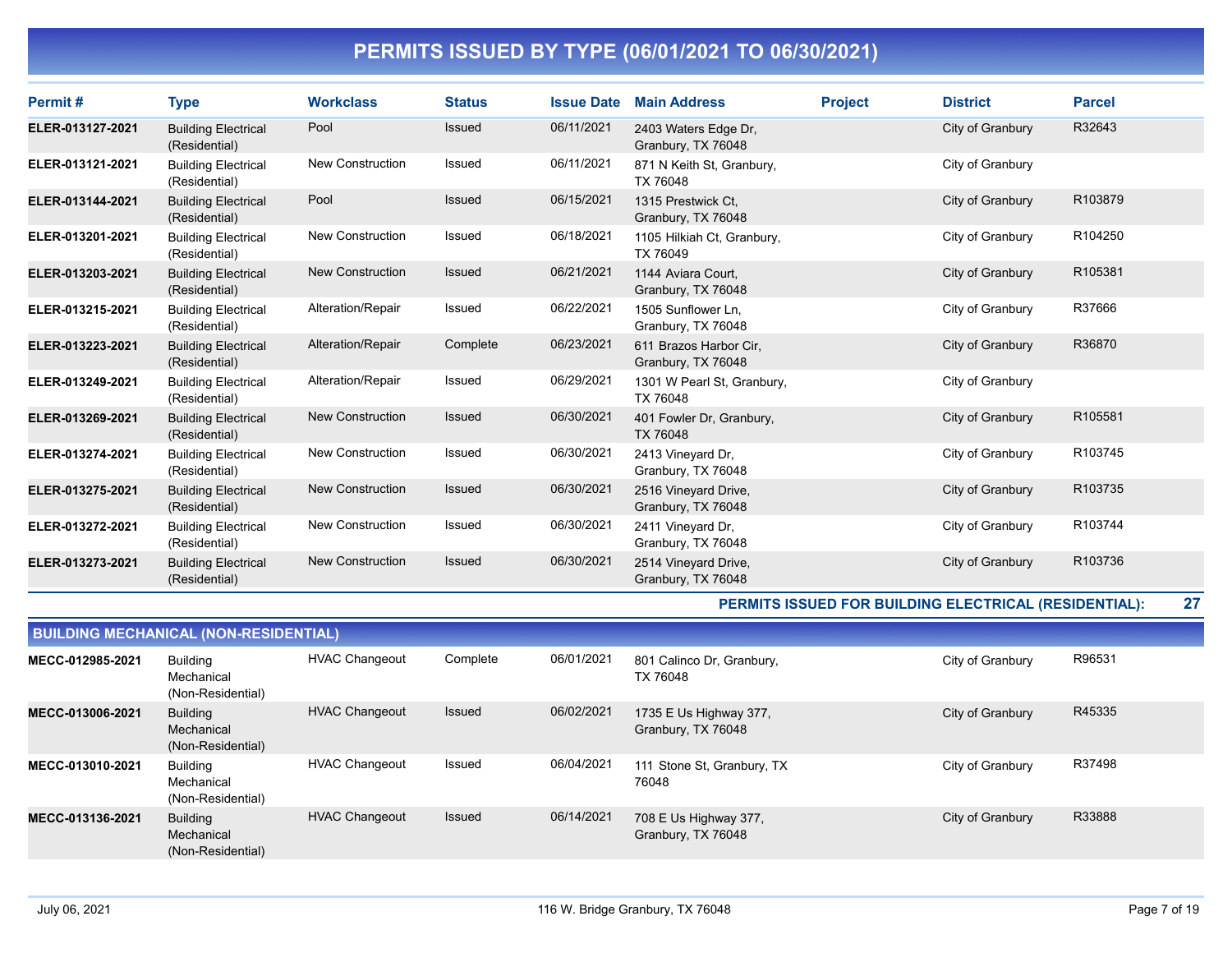| Permit#          | <b>Type</b>                                        | <b>Workclass</b>      | <b>Status</b> | <b>Issue Date</b> | <b>Main Address</b>                         | <b>Project</b> | <b>District</b>  | <b>Parcel</b> |
|------------------|----------------------------------------------------|-----------------------|---------------|-------------------|---------------------------------------------|----------------|------------------|---------------|
| MECC-013171-2021 | Building<br>Mechanical<br>(Non-Residential)        | <b>HVAC Changeout</b> | Issued        | 06/16/2021        | 110 N Crockett St.<br>Granbury, TX 76048    |                | City of Granbury | R36578        |
| MECC-013173-2021 | <b>Building</b><br>Mechanical<br>(Non-Residential) | <b>HVAC Changeout</b> | Issued        | 06/18/2021        | 114 W Pearl St, Granbury,<br>TX 76048       |                | City of Granbury | R36631        |
| MECC-013192-2021 | Building<br>Mechanical<br>(Non-Residential)        | <b>HVAC Changeout</b> | Issued        | 06/21/2021        | 1910 Acton Hwy,<br>Granbury, TX 76049       |                | City of Granbury |               |
| MECC-013151-2021 | <b>Building</b><br>Mechanical<br>(Non-Residential) | <b>HVAC Changeout</b> | Issued        | 06/24/2021        | 1030 E 377 Hwy, 112A,<br>Granbury, TX 76048 |                | City of Granbury |               |

**PERMITS ISSUED FOR BUILDING MECHANICAL (NON-RESIDENTIAL): 8**

|                  | <b>BUILDING MEGHANIGAL (RESIDENTIAL)</b>       |                         |               |            |                                            |                  |         |
|------------------|------------------------------------------------|-------------------------|---------------|------------|--------------------------------------------|------------------|---------|
| MECR-012957-2021 | <b>Building</b><br>Mechanical<br>(Residential) | <b>HVAC Changeout</b>   | Issued        | 06/01/2021 | 2610 Waters Edge Dr,<br>Granbury, TX 76049 | City of Granbury |         |
| MECR-013001-2021 | <b>Building</b><br>Mechanical<br>(Residential) | <b>New Construction</b> | <b>Issued</b> | 06/02/2021 | 1105 Hilkiah Ct, Granbury,<br>TX 76049     | City of Granbury | R104250 |
| MECR-012986-2021 | <b>Building</b><br>Mechanical<br>(Residential) | New Construction        | Issued        | 06/03/2021 | 1841 Ruffian Dr, Granbury,<br>TX 76049     | City of Granbury | R106099 |
| MECR-013049-2021 | <b>Building</b><br>Mechanical<br>(Residential) | <b>New Construction</b> | <b>Issued</b> | 06/07/2021 | 1053 Mickelson Dr.<br>Granbury, TX 76048   | City of Granbury |         |
| MECR-013048-2021 | <b>Building</b><br>Mechanical<br>(Residential) | New Construction        | Issued        | 06/07/2021 | 1057 Mickelson Dr.<br>Granbury, TX 76048   | City of Granbury |         |
| MECR-013050-2021 | <b>Building</b><br>Mechanical<br>(Residential) | <b>New Construction</b> | Issued        | 06/07/2021 | 1144 Aviara Court,<br>Granbury, TX 76048   | City of Granbury | R105381 |
| MECR-012699-2021 | <b>Building</b><br>Mechanical<br>(Residential) | <b>HVAC Changeout</b>   | Issued        | 06/07/2021 | 1403 Spanish Oak Dr.<br>Granbury, TX 76048 | City of Granbury | R37632  |
| MECR-013154-2021 | <b>Building</b><br>Mechanical<br>(Residential) | <b>HVAC Changeout</b>   | <b>Issued</b> | 06/15/2021 | 1304 Elizabeth Blvd,<br>Granbury, TX 76048 | City of Granbury | R37312  |
| MECR-013042-2021 | Building<br>Mechanical<br>(Residential)        | <b>New Construction</b> | Issued        | 06/15/2021 | 1304 Joshua Way Ct,<br>Granbury 76049      | City of Granbury |         |

**BUILDING MECHANICAL (RESIDENTIAL)**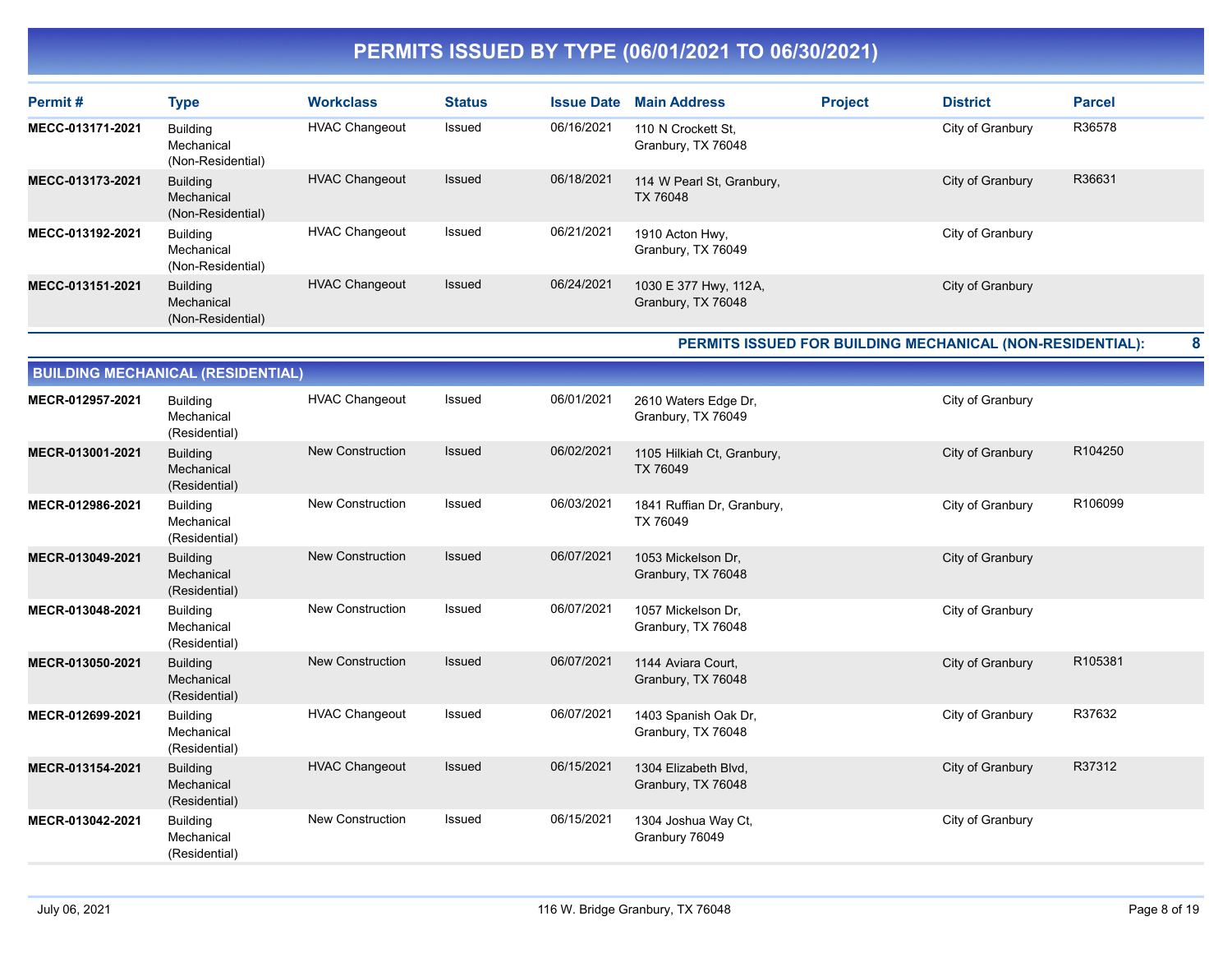| Permit#          | <b>Type</b>                                    | <b>Workclass</b>        | <b>Status</b> | <b>Issue Date</b> | <b>Main Address</b>                           | <b>Project</b> | <b>District</b>  | <b>Parcel</b>       |
|------------------|------------------------------------------------|-------------------------|---------------|-------------------|-----------------------------------------------|----------------|------------------|---------------------|
| MECR-013149-2021 | <b>Building</b><br>Mechanical<br>(Residential) | <b>New Construction</b> | Issued        | 06/15/2021        | 107 W Arnold St,<br>Granbury, TX 76048        |                | City of Granbury | R36779              |
| MECR-013143-2021 | <b>Building</b><br>Mechanical<br>(Residential) | <b>New Construction</b> | Issued        | 06/16/2021        | 905 N Traylor, Granbury,<br>TX 76048          |                | City of Granbury |                     |
| MECR-013165-2021 | <b>Building</b><br>Mechanical<br>(Residential) | <b>New Construction</b> | <b>Issued</b> | 06/16/2021        | 1857 Ruffian Rd, Granbury,<br><b>TX 76049</b> |                | City of Granbury | R106095             |
| MECR-013177-2021 | <b>Building</b><br>Mechanical<br>(Residential) | <b>New Construction</b> | Issued        | 06/17/2021        | 2056 Spieth St, Granbury,<br>TX 76048         |                | City of Granbury |                     |
| MECR-013182-2021 | <b>Building</b><br>Mechanical<br>(Residential) | New Construction        | Issued        | 06/17/2021        | 308 Smart Strike Ct.<br>Granbury, TX 76048    |                | City of Granbury | R105965             |
| MECR-013174-2021 | <b>Building</b><br>Mechanical<br>(Residential) | <b>New Construction</b> | Issued        | 06/22/2021        | 729 Rolling Terrace Ct,<br>Granbury 76049     |                | City of Granbury |                     |
| MECR-013211-2021 | <b>Building</b><br>Mechanical<br>(Residential) | <b>HVAC Changeout</b>   | Issued        | 06/22/2021        | 406 S Hannaford St.<br>Granbury, TX 76048     |                | City of Granbury | R38592              |
| MECR-013175-2021 | <b>Building</b><br>Mechanical<br>(Residential) | <b>New Construction</b> | Issued        | 06/22/2021        | 731 Rolling Terrace Ct,<br>Granbury 76049     |                | City of Granbury |                     |
| MECR-013188-2021 | <b>Building</b><br>Mechanical<br>(Residential) | <b>New Construction</b> | Issued        | 06/22/2021        | 786 Rolling Terrace Ter,<br>Granbury 76049    |                | City of Granbury |                     |
| MECR-013187-2021 | <b>Building</b><br>Mechanical<br>(Residential) | <b>New Construction</b> | Issued        | 06/22/2021        | 784 Rolling Terrace Ct,<br>Granbury 76049     |                | City of Granbury |                     |
| MECR-013202-2021 | <b>Building</b><br>Mechanical<br>(Residential) | <b>New Construction</b> | Issued        | 06/22/2021        | 1601 Omaha Dr, Granbury,<br>TX 76049          |                | City of Granbury | R105967             |
| MECR-013227-2021 | <b>Building</b><br>Mechanical<br>(Residential) | <b>New Construction</b> | Issued        | 06/23/2021        | 1394 Highland Park Cir,<br>Granbury, TX 76048 |                | City of Granbury | R <sub>105160</sub> |
| MECR-013226-2021 | <b>Building</b><br>Mechanical<br>(Residential) | <b>New Construction</b> | <b>Issued</b> | 06/23/2021        | 1342 Highland Park Cir,<br>Granbury, TX 76048 |                | City of Granbury | R105748             |
| MECR-013239-2021 | <b>Building</b><br>Mechanical<br>(Residential) | <b>New Construction</b> | Issued        | 06/24/2021        | 1849 Ruffian Rd, Granbury,<br>TX 76049        |                | City of Granbury | R106097             |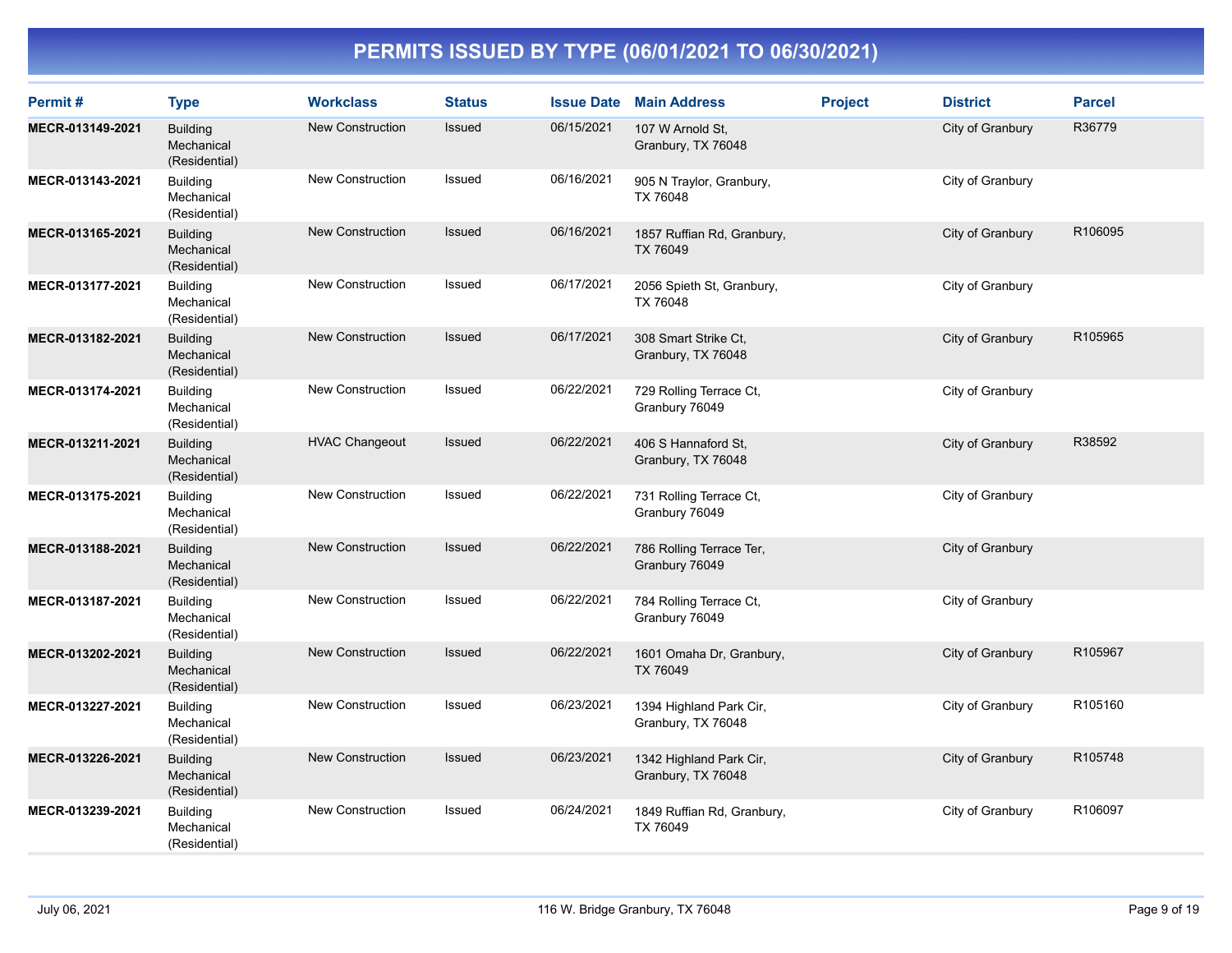| Permit#          | <b>Type</b>                                    | <b>Workclass</b>                | <b>Status</b> | <b>Issue Date</b> | <b>Main Address</b>                            | <b>Project</b> | <b>District</b>  | <b>Parcel</b>       |
|------------------|------------------------------------------------|---------------------------------|---------------|-------------------|------------------------------------------------|----------------|------------------|---------------------|
| MECR-013238-2021 | <b>Building</b><br>Mechanical<br>(Residential) | New Construction                | <b>Issued</b> | 06/24/2021        | 1853 Ruffian Dr, Granbury,<br>TX 76049         |                | City of Granbury | R106096             |
| MECR-013261-2021 | Building<br>Mechanical<br>(Residential)        | New Construction                | Issued        | 06/29/2021        | 871 N Keith St, Granbury,<br>TX 76048          |                | City of Granbury |                     |
| MECR-013236-2021 | <b>Building</b><br>Mechanical<br>(Residential) | <b>HVAC Changeout</b>           | Issued        | 06/29/2021        | 2509 Waters Edge Dr,<br>Granbury, TX 76048     |                | City of Granbury |                     |
| MECR-013248-2021 | Building<br>Mechanical<br>(Residential)        | New Construction                | Issued        | 06/29/2021        | 1817 Ruffian Rd, Granbury,<br>TX 76048         |                | City of Granbury | R <sub>106105</sub> |
| MECR-013260-2021 | Building<br>Mechanical<br>(Residential)        | <b>HVAC New</b><br>Installation | <b>Issued</b> | 06/29/2021        | 1202 Huntington Cove Ct,<br>Granbury, TX 76048 |                | City of Granbury |                     |

**PERMITS ISSUED FOR BUILDING MECHANICAL (RESIDENTIAL): 28**

|                  | <b>BUILDING PLUMBING (NON-RESIDENTIAL)</b>    |                         |               |            |                                          |                  |        |  |  |  |  |
|------------------|-----------------------------------------------|-------------------------|---------------|------------|------------------------------------------|------------------|--------|--|--|--|--|
| PLMC-012696-2021 | <b>Building Plumbing</b><br>(Non-Residential) | Alteration/Repair       | Issued        | 06/03/2021 | 1520 S Meadows Dr.<br>Granbury, TX 76048 | City of Granbury | R43577 |  |  |  |  |
| PLMC-013018-2021 | <b>Building Plumbing</b><br>(Non-Residential) | Alteration/Repair       | Complete      | 06/03/2021 | 1102 W Pearl St, Granbury,<br>TX 76048   | City of Granbury | R43488 |  |  |  |  |
| PLMC-012994-2021 | <b>Building Plumbing</b><br>(Non-Residential) | Alteration/Repair       | Issued        | 06/03/2021 | 1525 2Nd St, Granbury, TX<br>76048       | City of Granbury | R38154 |  |  |  |  |
| PLMC-013037-2021 | <b>Building Plumbing</b><br>(Non-Residential) | Alteration/Repair       | <b>Issued</b> | 06/04/2021 | 3518 S Clifton Rd.<br>Granbury, TX 76048 | City of Granbury |        |  |  |  |  |
| PLMC-013031-2021 | <b>Building Plumbing</b><br>(Non-Residential) | Alteration/Repair       | Issued        | 06/04/2021 | 600 Reunion Ct, Granbury,<br>TX 76048    | City of Granbury | R37191 |  |  |  |  |
| PLMC-013107-2021 | <b>Building Plumbing</b><br>(Non-Residential) | <b>Water Heater</b>     | Issued        | 06/10/2021 | 1500 Crossland Rd,<br>Granbury, TX 76048 | City of Granbury |        |  |  |  |  |
| PLMC-013100-2021 | <b>Building Plumbing</b><br>(Non-Residential) | <b>Water Heater</b>     | Issued        | 06/10/2021 | 206 W Bridge St, Granbury,<br>TX 76048   | City of Granbury | R38365 |  |  |  |  |
| PLMC-013108-2021 | <b>Building Plumbing</b><br>(Non-Residential) | <b>New Construction</b> | Issued        | 06/10/2021 | 1310 Paluxy Rd, Granbury,<br>TX 76048    | City of Granbury | R37168 |  |  |  |  |
| PLMC-013102-2021 | <b>Building Plumbing</b><br>(Non-Residential) | <b>New Construction</b> | Issued        | 06/11/2021 | 2111 Lakewood Trl,<br>Granbury, TX 76049 | City of Granbury | R19219 |  |  |  |  |
| PLMC-013132-2021 | <b>Building Plumbing</b><br>(Non-Residential) | Alteration/Repair       | Issued        | 06/14/2021 | 1321 N Plaza Dr, Granbury,<br>TX 76048   | City of Granbury | R45344 |  |  |  |  |
| PLMC-013133-2021 | <b>Building Plumbing</b><br>(Non-Residential) | Alteration/Repair       | Issued        | 06/14/2021 | 205 W Doyle St, Granbury,<br>TX 76048    | City of Granbury | R38540 |  |  |  |  |
| PLMC-013138-2021 | <b>Building Plumbing</b><br>(Non-Residential) | <b>Water Heater</b>     | Issued        | 06/14/2021 | 919 E Pearl St, Granbury,<br>TX 76048    | City of Granbury | R43469 |  |  |  |  |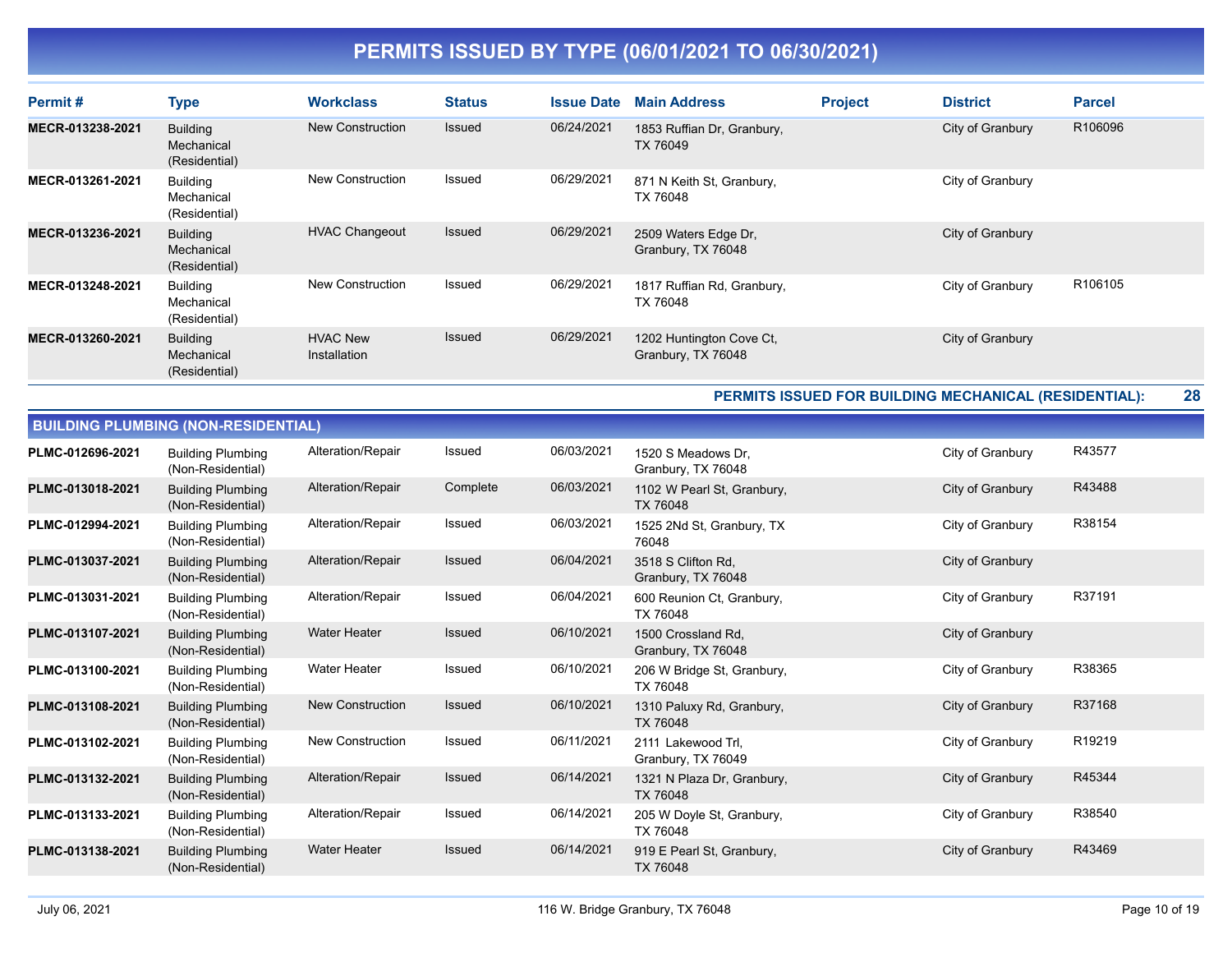| Permit#          | Type                                          | <b>Workclass</b>  | <b>Status</b> | <b>Issue Date</b> | <b>Main Address</b>                         | <b>Project</b> | <b>District</b>  | <b>Parcel</b> |
|------------------|-----------------------------------------------|-------------------|---------------|-------------------|---------------------------------------------|----------------|------------------|---------------|
| PLMC-013150-2021 | <b>Building Plumbing</b><br>(Non-Residential) | Water Heater      | Issued        | 06/15/2021        | 635 E Pearl St, Granbury,<br>TX 76048       |                | City of Granbury | R101644       |
| PLMC-012880-2021 | <b>Building Plumbing</b><br>(Non-Residential) | Alteration/Repair | Issued        | 06/16/2021        | 206 W Bridge St, Granbury,<br>TX 76048      |                | City of Granbury | R38365        |
| PLMC-013178-2021 | <b>Building Plumbing</b><br>(Non-Residential) | New Construction  | Issued        | 06/17/2021        | 122 N Crockett St.<br>Granbury, TX 76048    |                | City of Granbury | R36583        |
| PLMC-013228-2021 | <b>Building Plumbing</b><br>(Non-Residential) | Alteration/Repair | Issued        | 06/23/2021        | 415 E Us Highway 377,<br>Granbury, TX 76048 |                | City of Granbury | R92906        |
| PLMC-013224-2021 | <b>Building Plumbing</b><br>(Non-Residential) | Alteration/Repair | Issued        | 06/23/2021        | 1400 N Meadows Dr.<br>Granbury, TX 76048    |                | City of Granbury | R92375        |
| PLMC-013230-2021 | <b>Building Plumbing</b><br>(Non-Residential) | Alteration/Repair | Issued        | 06/23/2021        | 415 E Us Highway 377,<br>Granbury, TX 76048 |                | City of Granbury | R92906        |
| PLMC-013229-2021 | <b>Building Plumbing</b><br>(Non-Residential) | Alteration/Repair | Issued        | 06/23/2021        | 835 E Highway 377,<br>Granbury, TX 76048    |                | City of Granbury |               |
| PLMC-013267-2021 | <b>Building Plumbing</b><br>(Non-Residential) | New Construction  | Issued        | 06/29/2021        | 1200 Waters Edge Dr,<br>Granbury, TX 76048  |                | City of Granbury | R38916        |

**PERMITS ISSUED FOR BUILDING PLUMBING (NON-RESIDENTIAL): 20**

|                  | <b>BUILDING PLUMBING (RESIDENTIAL)</b>    |                         |               |            |                                               |                  |         |  |  |  |  |
|------------------|-------------------------------------------|-------------------------|---------------|------------|-----------------------------------------------|------------------|---------|--|--|--|--|
| PLMR-012988-2021 | <b>Building Plumbing</b><br>(Residential) | <b>New Construction</b> | <b>Issued</b> | 06/01/2021 | 2514 Vineyard Drive,<br>Granbury, TX 76048    | City of Granbury | R103736 |  |  |  |  |
| PLMR-013011-2021 | <b>Building Plumbing</b><br>(Residential) | <b>New Construction</b> | <b>Issued</b> | 06/03/2021 | 1394 Highland Park Cir,<br>Granbury, TX 76048 | City of Granbury | R105160 |  |  |  |  |
| PLMR-013014-2021 | <b>Building Plumbing</b><br>(Residential) | <b>New Construction</b> | Issued        | 06/03/2021 | 328 Smart Strike Ct.<br>Granbury, TX 76049    | City of Granbury | R105959 |  |  |  |  |
| PLMR-013015-2021 | <b>Building Plumbing</b><br>(Residential) | <b>New Construction</b> | <b>Issued</b> | 06/03/2021 | 323 Smart Strike Ct.<br>Granbury, TX 76049    | City of Granbury | R105957 |  |  |  |  |
| PLMR-013020-2021 | <b>Building Plumbing</b><br>(Residential) | New Construction        | Issued        | 06/03/2021 | 1621 Omaha Dr, Granbury,<br>TX 76049          | City of Granbury | R105973 |  |  |  |  |
| PLMR-013019-2021 | <b>Building Plumbing</b><br>(Residential) | <b>New Construction</b> | <b>Issued</b> | 06/03/2021 | 1629 Omaha Dr, Granbury,<br>TX 76049          | City of Granbury | R105975 |  |  |  |  |
| PLMR-013021-2021 | <b>Building Plumbing</b><br>(Residential) | <b>New Construction</b> | Issued        | 06/03/2021 | 1637 Omaha Dr, Granbury,<br>TX 76049          | City of Granbury | R105977 |  |  |  |  |
| PLMR-013017-2021 | <b>Building Plumbing</b><br>(Residential) | <b>New Construction</b> | Issued        | 06/03/2021 | 1617 Omaha Dr, Granbury,<br>TX 76049          | City of Granbury | R105972 |  |  |  |  |
| PLMR-013022-2021 | <b>Building Plumbing</b><br>(Residential) | <b>New Construction</b> | <b>Issued</b> | 06/03/2021 | 1605 Omaha Dr, Granbury,<br>TX 76049          | City of Granbury | R105968 |  |  |  |  |
| PLMR-013016-2021 | <b>Building Plumbing</b><br>(Residential) | New Construction        | <b>Issued</b> | 06/03/2021 | 1609 Omaha Dr, Granbury,<br>TX 76049          | City of Granbury | R105969 |  |  |  |  |
| PLMR-012947-2021 | <b>Building Plumbing</b><br>(Residential) | Alteration/Repair       | Issued        | 06/07/2021 | 600 Reunion Ct, Granbury,<br>TX 76048         | City of Granbury |         |  |  |  |  |

e<br>Bar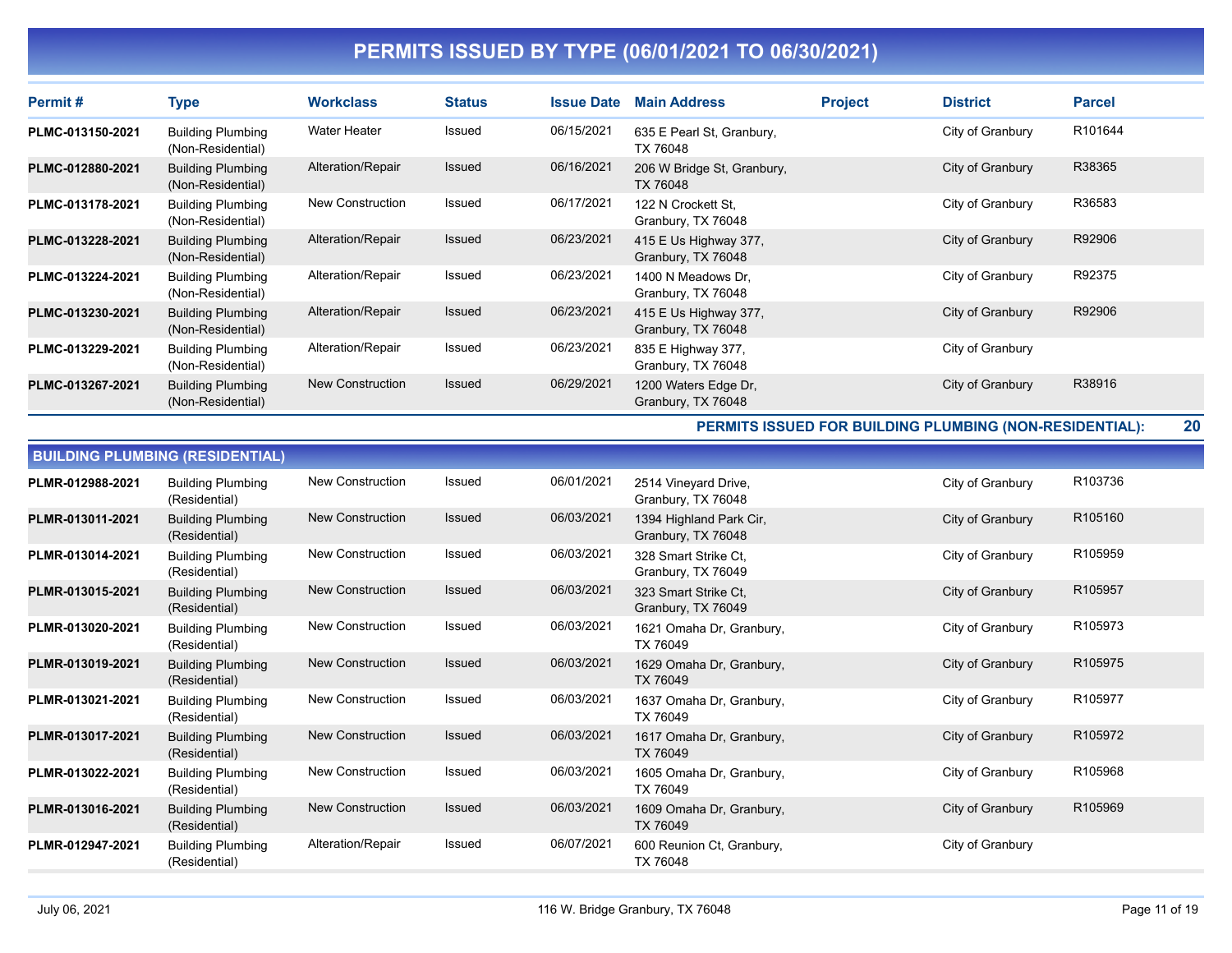| Permit#          | <b>Type</b>                               | <b>Workclass</b>        | <b>Status</b> | <b>Issue Date</b> | <b>Main Address</b>                          | <b>Project</b> | <b>District</b>  | <b>Parcel</b> |
|------------------|-------------------------------------------|-------------------------|---------------|-------------------|----------------------------------------------|----------------|------------------|---------------|
| PLMR-013030-2021 | <b>Building Plumbing</b><br>(Residential) | <b>New Construction</b> | Issued        | 06/07/2021        | 560 Smart Strike Trl,<br>Granbury, TX 76049  |                | City of Granbury | R106000       |
| PLMR-013035-2021 | <b>Building Plumbing</b><br>(Residential) | New Construction        | Issued        | 06/07/2021        | 1613 Catalina Bay Ct,<br>Granbury, TX 76049  |                | City of Granbury |               |
| PLMR-012172-2021 | <b>Building Plumbing</b><br>(Residential) | New Construction        | Issued        | 06/08/2021        | 3020 Promenade Dr,<br>Granbury, TX 76049     |                | City of Granbury | R101859       |
| PLMR-013063-2021 | <b>Building Plumbing</b><br>(Residential) | Water Heater            | Issued        | 06/08/2021        | 313 Donna Cir, Granbury,<br>TX 76049         |                | City of Granbury | R101253       |
| PLMR-013103-2021 | <b>Building Plumbing</b><br>(Residential) | <b>New Construction</b> | Issued        | 06/11/2021        | 2218 Lakewood Trl,<br>Granbury, TX 76049     |                | City of Granbury | R19254        |
| PLMR-013124-2021 | <b>Building Plumbing</b><br>(Residential) | New Construction        | Issued        | 06/11/2021        | 2081 Spieth St, Granbury,<br>TX 76049        |                | City of Granbury | R105597       |
| PLMR-013120-2021 | <b>Building Plumbing</b><br>(Residential) | <b>Water Heater</b>     | Issued        | 06/11/2021        | 101 S Cherry Ln,<br>Granbury, TX 76048       |                | City of Granbury | R36986        |
| PLMR-013104-2021 | <b>Building Plumbing</b><br>(Residential) | New Construction        | Issued        | 06/11/2021        | 2220 Lakeside Trl,<br>Granbury, TX 76049     |                | City of Granbury | R19253        |
| PLMR-013125-2021 | <b>Building Plumbing</b><br>(Residential) | New Construction        | Issued        | 06/11/2021        | 404 Fowler Dr, Granbury,<br>TX 76049         |                | City of Granbury | R105575       |
| PLMR-013056-2021 | <b>Building Plumbing</b><br>(Residential) | New Construction        | Issued        | 06/15/2021        | 3011 Meandering Way,<br>Granbury, TX 76049   |                | City of Granbury | R101827       |
| PLMR-013155-2021 | <b>Building Plumbing</b><br>(Residential) | <b>Water Heater</b>     | Issued        | 06/15/2021        | 1108 Cliff Swallow Dr,<br>Granbury, TX 76048 |                | City of Granbury | R38700        |
| PLMR-013057-2021 | <b>Building Plumbing</b><br>(Residential) | New Construction        | Issued        | 06/15/2021        | 3009 Meandering Way,<br>Granbury, TX 76049   |                | City of Granbury | R101826       |
| PLMR-013161-2021 | <b>Building Plumbing</b><br>(Residential) | Alteration/Repair       | Issued        | 06/16/2021        | 411 W Mill St, Granbury, TX<br>76048         |                | City of Granbury | R38423        |
| PLMR-013207-2021 | <b>Building Plumbing</b><br>(Residential) | New Construction        | Issued        | 06/21/2021        | 2027 Spieth St, Granbury,<br>TX 76048        |                | City of Granbury | R105584       |
| PLMR-013196-2021 | <b>Building Plumbing</b><br>(Residential) | New Construction        | Issued        | 06/21/2021        | 324 Smart Strike Ct,<br>Granbury, TX 76048   |                | City of Granbury | R105961       |
| PLMR-013194-2021 | <b>Building Plumbing</b><br>(Residential) | New Construction        | Issued        | 06/21/2021        | 1717 Damascus Ct.<br>Granbury, TX 76049      |                | City of Granbury | R106143       |
| PLMR-013197-2021 | <b>Building Plumbing</b><br>(Residential) | <b>New Construction</b> | Issued        | 06/21/2021        | 327 Smart Strike Ct,<br>Granbury, TX 76048   |                | City of Granbury | R105958       |
| PLMR-013195-2021 | <b>Building Plumbing</b><br>(Residential) | New Construction        | Issued        | 06/21/2021        | 1649 Omaha Dr, Granbury,<br>TX 76049         |                | City of Granbury | R105980       |
| PLMR-013193-2021 | <b>Building Plumbing</b><br>(Residential) | <b>New Construction</b> | Issued        | 06/21/2021        | 1716 Damascus Ct.<br>Granbury, TX 76049      |                | City of Granbury | R106145       |
| PLMR-013198-2021 | <b>Building Plumbing</b><br>(Residential) | New Construction        | Issued        | 06/21/2021        | 555 Smart Strike Trl,<br>Granbury, TX 76049  |                | City of Granbury | R106036       |
| PLMR-013208-2021 | <b>Building Plumbing</b><br>(Residential) | New Construction        | <b>Issued</b> | 06/21/2021        | 1038 Mickelson Dr,<br>Granbury, TX 76048     |                | City of Granbury | R105614       |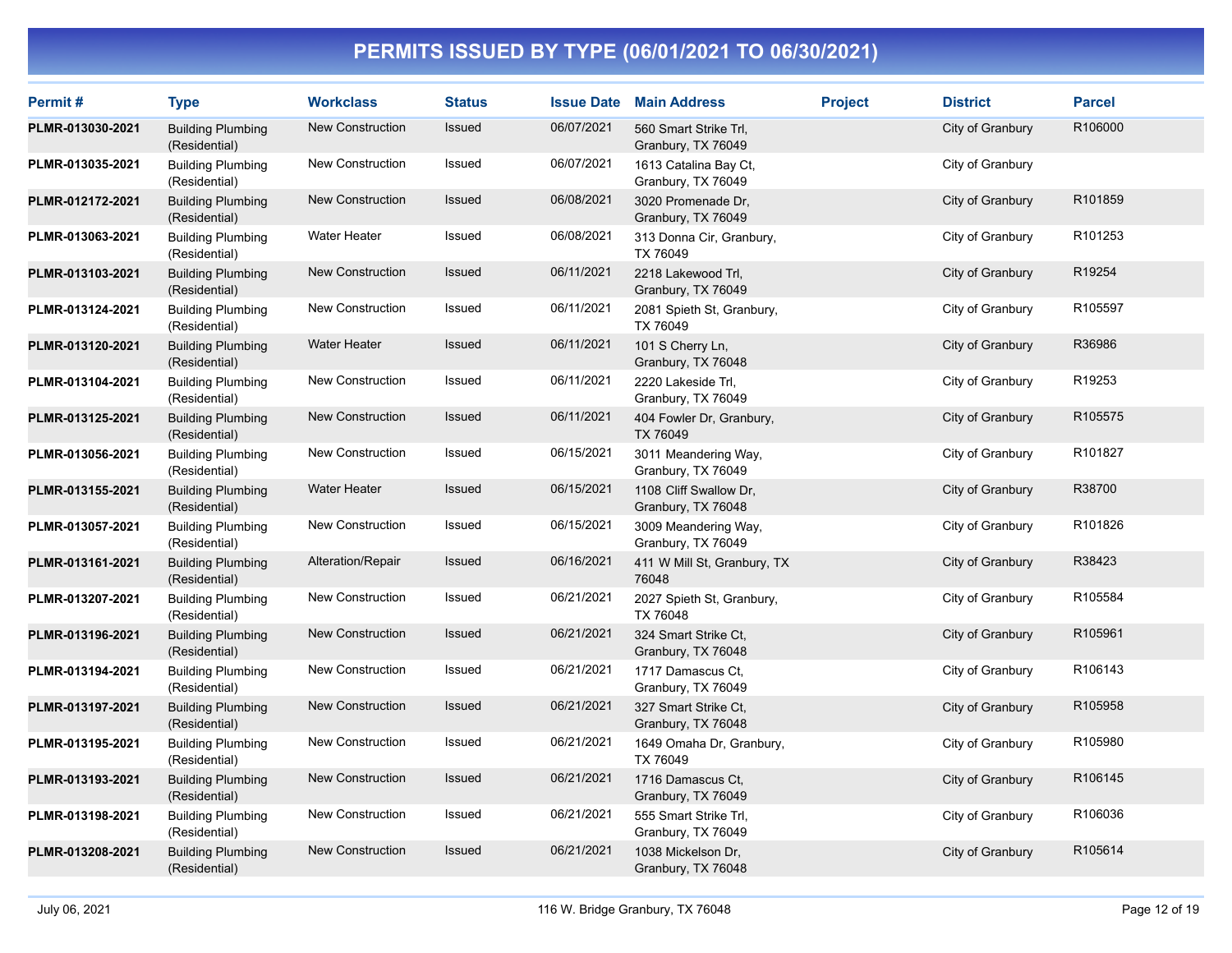| Permit#          | Type                                      | <b>Workclass</b>        | <b>Status</b> | <b>Issue Date</b> | <b>Main Address</b>                               | <b>Project</b> | <b>District</b>  | <b>Parcel</b> |
|------------------|-------------------------------------------|-------------------------|---------------|-------------------|---------------------------------------------------|----------------|------------------|---------------|
| PLMR-013220-2021 | <b>Building Plumbing</b><br>(Residential) | New Construction        | Issued        | 06/22/2021        | 1508 Highland Park Circle,<br>Granbury, TX 76048  |                | City of Granbury | R105790       |
| PLMR-012813-2021 | <b>Building Plumbing</b><br>(Residential) | New Construction        | <b>Issued</b> | 06/22/2021        | 3104 Promenade Drive,<br>Granbury, TX 76049       |                | City of Granbury | R101899       |
| PLMR-013214-2021 | <b>Building Plumbing</b><br>(Residential) | <b>New Construction</b> | Issued        | 06/22/2021        | 611 Brazos Harbor Cir.<br>Granbury, TX 76048      |                | City of Granbury | R36870        |
| PLMR-013225-2021 | <b>Building Plumbing</b><br>(Residential) | <b>New Construction</b> | Issued        | 06/23/2021        | 209 Johnson St, Granbury,<br>TX 76048             |                | City of Granbury | R105619       |
| PLMR-013231-2021 | <b>Building Plumbing</b><br>(Residential) | <b>Water Heater</b>     | Issued        | 06/23/2021        | 602 N Avalon Ct, Granbury,<br>TX 76048            |                | City of Granbury | R91974        |
| PLMR-013242-2021 | <b>Building Plumbing</b><br>(Residential) | <b>New Construction</b> | Issued        | 06/24/2021        | 1034 Mickelson Dr.<br>Granbury, TX 76048          |                | City of Granbury | R105615       |
| PLMR-013246-2021 | <b>Building Plumbing</b><br>(Residential) | <b>New Construction</b> | Issued        | 06/25/2021        | 2716 Harborside Dr.<br>Granbury, TX 76048         |                | City of Granbury | R92748        |
| PLMR-013252-2021 | <b>Building Plumbing</b><br>(Residential) | <b>New Construction</b> | <b>Issued</b> | 06/29/2021        | 724 Rolling Terrace Circle,<br>Granbury, TX 76048 |                | City of Granbury | R105072       |
| PLMR-013268-2021 | <b>Building Plumbing</b><br>(Residential) | <b>Water Heater</b>     | Issued        | 06/30/2021        | 1005 Cliff Swallow Dr.<br>Granbury, TX 76048      |                | City of Granbury | R38708        |
| PLMR-013270-2021 | <b>Building Plumbing</b><br>(Residential) | <b>New Construction</b> | <b>Issued</b> | 06/30/2021        | 1350 Highland Park,<br>Granbury, TX 76048         |                | City of Granbury | R105750       |
| PLMR-013271-2021 | <b>Building Plumbing</b><br>(Residential) | <b>New Construction</b> | Issued        | 06/30/2021        | 1354 Highland Park,<br>Granbury, TX 76048         |                | City of Granbury | R105751       |

**PERMITS ISSUED FOR BUILDING PLUMBING (RESIDENTIAL): 43**

|                | <b>CERTIFICATE OF OCCUPANCY</b> |                                             |           |            |                                                   |                  |        |  |  |  |  |
|----------------|---------------------------------|---------------------------------------------|-----------|------------|---------------------------------------------------|------------------|--------|--|--|--|--|
| CO-012987-2021 | Certificate of<br>Occupancy     | Certificate of<br>Occupancy -<br>Commercial | In Review | 06/01/2021 | 1316 E Us Highway 377,<br>Granbury, TX 76048      | City of Granbury | R45442 |  |  |  |  |
| CO-012996-2021 | Certificate of<br>Occupancy     | Certificate of<br>Occupancy -<br>Commercial | In Review | 06/02/2021 | 1151 E Us Highway 377,<br>106, Granbury, TX 76048 | City of Granbury | R98398 |  |  |  |  |
| CO-013023-2021 | Certificate of<br>Occupancy     | Certificate of<br>Occupancy -<br>Commercial | In Review | 06/03/2021 | 610 E Highway 377,<br>Granbury, TX 76048          | City of Granbury |        |  |  |  |  |
| CO-013027-2021 | Certificate of<br>Occupancy     | Certificate of<br>Occupancy -<br>Commercial | In Review | 06/04/2021 | 608 E Highway 377,<br>Granbury, TX 76048          | City of Granbury | R33890 |  |  |  |  |
| CO-013099-2021 | Certificate of<br>Occupancy     | Certificate of<br>Occupancy -<br>Commercial | In Review | 06/10/2021 | 1333 N Plaza Dr, Granbury,<br>TX 76048            | City of Granbury | R45473 |  |  |  |  |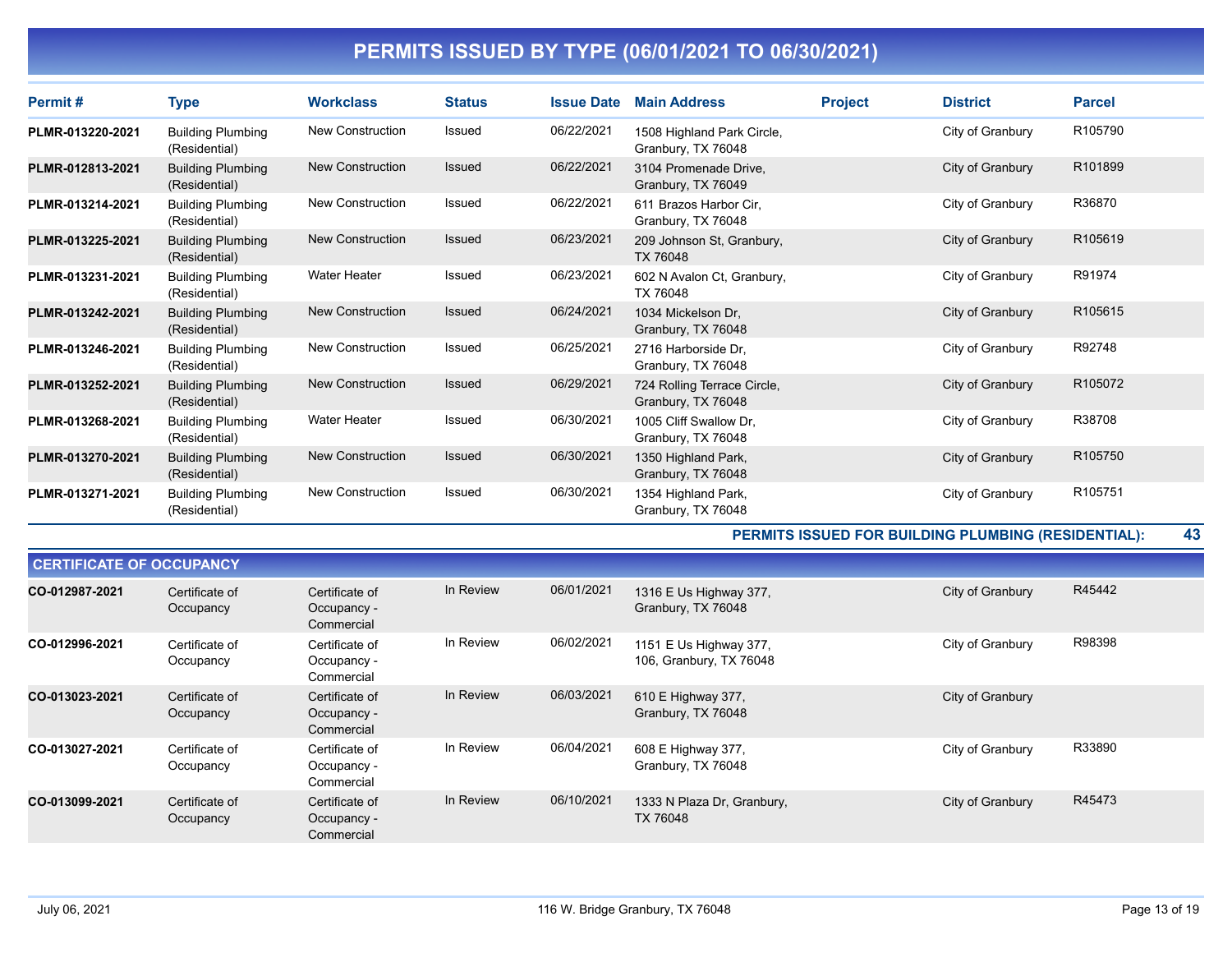| Permit#        | <b>Type</b>                 | <b>Workclass</b>                            | <b>Status</b> |            | <b>Issue Date Main Address</b>                | <b>Project</b> | <b>District</b>  | <b>Parcel</b> |
|----------------|-----------------------------|---------------------------------------------|---------------|------------|-----------------------------------------------|----------------|------------------|---------------|
| CO-013129-2021 | Certificate of<br>Occupancy | Certificate of<br>Occupancy -<br>Commercial | In Review     | 06/11/2021 | 1470 E Us Highway 377,<br>Granbury, TX 76048  |                | City of Granbury | R25288        |
| CO-012885-2021 | Certificate of<br>Occupancy | Certificate of<br>Occupancy -<br>Commercial | <b>Issued</b> | 06/14/2021 | 490 Howard Clemmons Rd,<br>Granbury, TX 76048 |                | City of Granbury | R91716        |
| CO-012902-2021 | Certificate of<br>Occupancy | Certificate of<br>Occupancy -<br>Commercial | Issued        | 06/14/2021 | 5900 E Us Highway 377,<br>Granbury, TX 76049  |                | City of Granbury | R12239        |
| CO-013141-2021 | Certificate of<br>Occupancy | Certificate of<br>Occupancy -<br>Commercial | In Review     | 06/14/2021 | 1111 Hill Blvd, Granbury,<br>TX 76048         |                | City of Granbury | R106429       |
| CO-013139-2021 | Certificate of<br>Occupancy | Certificate of<br>Occupancy -<br>Commercial | Issued        | 06/14/2021 | 805 Hill Blvd, 102,<br>Granbury, TX 76048     |                | City of Granbury | R99303        |
| CO-013140-2021 | Certificate of<br>Occupancy | Temporary<br>Certificate of<br>Occupancy    | Issued        | 06/14/2021 | 1111 Hill Blvd, Granbury,<br>TX 76048         |                | City of Granbury | R106429       |
| CO-013153-2021 | Certificate of<br>Occupancy | Certificate of<br>Occupancy -<br>Commercial | In Review     | 06/15/2021 | 1426 E Highway 377,<br>Granbury, TX 76048     |                | City of Granbury |               |
| CO-013152-2021 | Certificate of<br>Occupancy | Certificate of<br>Occupancy -<br>Commercial | In Review     | 06/15/2021 | 735 E Us Highway 377,<br>Granbury, TX 76048   |                | City of Granbury | R38913        |
| CO-013157-2021 | Certificate of<br>Occupancy | Certificate of<br>Occupancy -<br>Commercial | In Review     | 06/15/2021 | 1301 N Plaza Dr, Granbury,<br>TX 76048        |                | City of Granbury | R45344        |
| CO-013119-2021 | Certificate of<br>Occupancy | Seasonal                                    | Issued        | 06/16/2021 | 3804 E Us Highway 377,<br>Granbury, TX 76049  |                | City of Granbury | R102276       |
| CO-012973-2021 | Certificate of<br>Occupancy | Certificate of<br>Occupancy -<br>Commercial | Issued        | 06/21/2021 | 205 Kings Plz, 101,<br>Granbury, TX 76049     |                | City of Granbury | R16033        |
| CO-013210-2021 | Certificate of<br>Occupancy | Certificate of<br>Occupancy -<br>Commercial | In Review     | 06/21/2021 | 2102 E Us Highway 377,<br>Granbury, TX 76049  |                | City of Granbury | R45289        |
| CO-013232-2021 | Certificate of<br>Occupancy | Certificate of<br>Occupancy -<br>Commercial | In Review     | 06/23/2021 | 3115 Fall Creek Hwy,<br>Granbury, TX 76049    |                | City of Granbury | R43967        |
| CO-013235-2021 | Certificate of<br>Occupancy | Certificate of<br>Occupancy -<br>Commercial | In Review     | 06/23/2021 | 1009 Paluxy Rd, Granbury,<br>TX 76048         |                | City of Granbury | R37923        |
| CO-013237-2021 | Certificate of<br>Occupancy | Certificate of<br>Occupancy -<br>Commercial | In Review     | 06/24/2021 | 1340 E Us Highway 377,<br>Granbury, TX 76048  |                | City of Granbury | R45443        |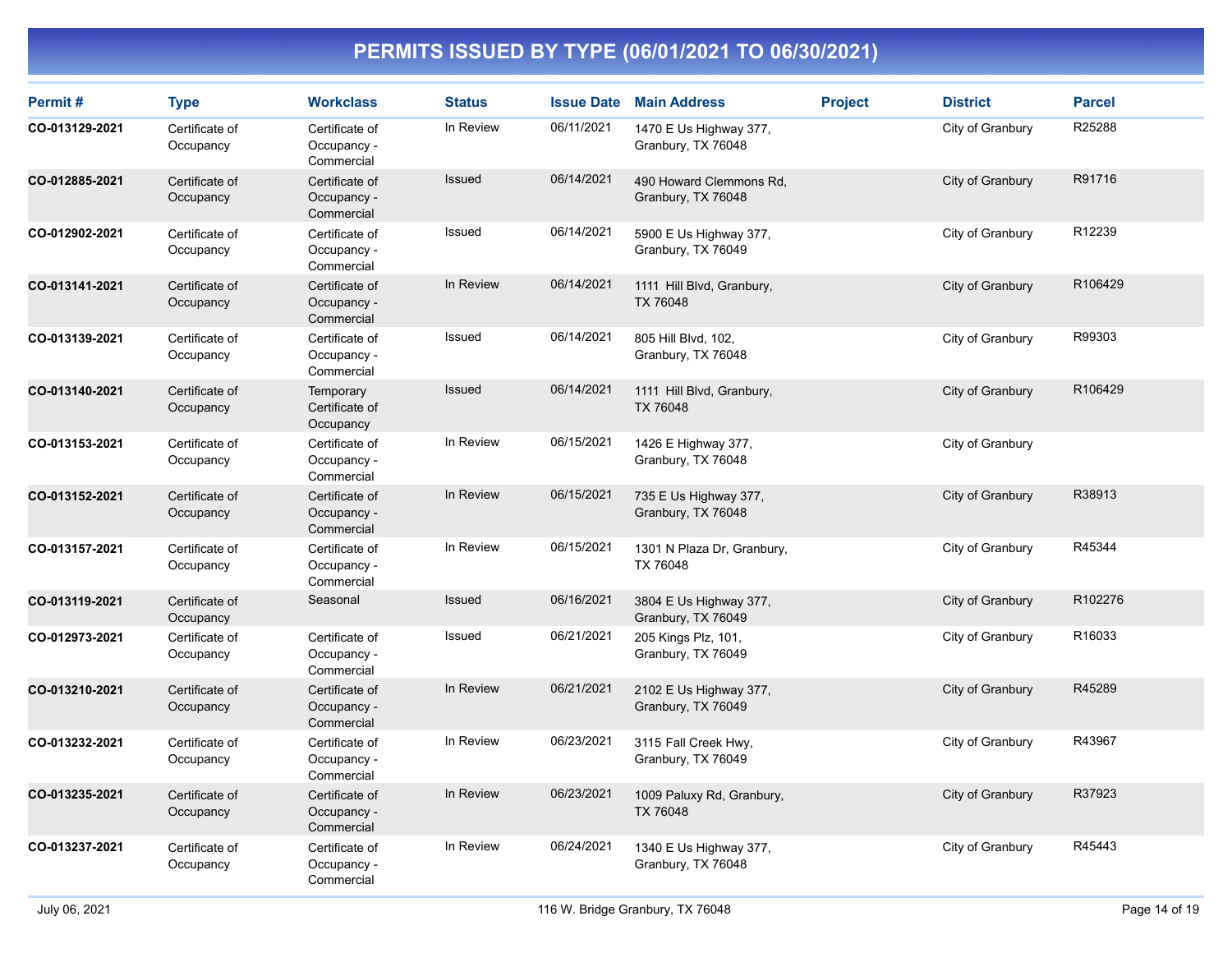| Permit#           | <b>Type</b>                 | <b>Workclass</b>                            | <b>Status</b> | <b>Issue Date</b> | <b>Main Address</b>                           | <b>Project</b> | <b>District</b>                              | <b>Parcel</b> |    |
|-------------------|-----------------------------|---------------------------------------------|---------------|-------------------|-----------------------------------------------|----------------|----------------------------------------------|---------------|----|
| CO-013128-2021    | Certificate of<br>Occupancy | Certificate of<br>Occupancy -<br>Commercial | <b>Issued</b> | 06/25/2021        | 419 W Pearl Street,<br>Granbury, TX 76048     |                | City of Granbury                             | R38444        |    |
| CO-013254-2021    | Certificate of<br>Occupancy | Certificate of<br>Occupancy -<br>Commercial | In Review     | 06/29/2021        | 118 N Houston St.<br>Granbury, TX 76048       |                | City of Granbury                             | R36619        |    |
| CO-013253-2021    | Certificate of<br>Occupancy | Certificate of<br>Occupancy -<br>Commercial | In Review     | 06/29/2021        | 1900 Acton Hwy,<br>Granbury, TX 76049         |                | City of Granbury                             |               |    |
| CO-013257-2021    | Certificate of<br>Occupancy | Certificate of<br>Occupancy -<br>Commercial | In Review     | 06/29/2021        | 2600 James Rd, 300,<br>Granbury, TX 76049     |                | City of Granbury                             | R99334        |    |
| CO-012157-2021    | Certificate of<br>Occupancy | Certificate of<br>Occupancy -<br>Commercial | Issued        | 06/29/2021        | 137 E Pearl St, Granbury,<br>TX 76048         |                | City of Granbury                             | R36569        |    |
| CO-013277-2021    | Certificate of<br>Occupancy | Certificate of<br>Occupancy -<br>Commercial | In Review     | 06/30/2021        | 102 N Houston St,<br>Granbury, TX 76048       |                | City of Granbury                             | R36626        |    |
|                   |                             |                                             |               |                   |                                               |                | PERMITS ISSUED FOR CERTIFICATE OF OCCUPANCY: |               | 26 |
| <b>FIRE</b>       |                             |                                             |               |                   |                                               |                |                                              |               |    |
| FIRE-013034-2021  | Fire                        | Sprinkler                                   | Issued        | 06/04/2021        | 380 Howard Clemmons Rd,<br>Granbury, TX 76048 |                | City of Granbury                             | R43543        |    |
| FIRE-013206-2021  | Fire                        | Fire Suppression                            | Issued        | 06/21/2021        | 137 E Pearl St, Granbury,<br>TX 76048         |                | City of Granbury                             | R36569        |    |
| FIRE-012901-2021  | Fire                        | Sprinkler                                   | Issued        | 06/24/2021        | 122 N Crockett St,<br>Granbury, TX 76048      |                | City of Granbury                             | R36583        |    |
|                   |                             |                                             |               |                   |                                               |                | <b>PERMITS ISSUED FOR FIRE:</b>              |               | 3  |
| <b>HEALTH</b>     |                             |                                             |               |                   |                                               |                |                                              |               |    |
| HEAL-012823-2021  | Health                      | On-site Sewage<br>Facility                  | Issued        | 06/01/2021        | 121 Temple Hall Hwy,<br>Granbury, TX 76049    |                | City of Granbury                             | R44048        |    |
|                   |                             |                                             |               |                   |                                               |                | <b>PERMITS ISSUED FOR HEALTH:</b>            |               | 1  |
| <b>IRRIGATION</b> |                             |                                             |               |                   |                                               |                |                                              |               |    |
| IRR-013008-2021   | Irrigation                  | <b>New Residential</b>                      | Issued        | 06/02/2021        | 2024 Spieth St, Granbury,<br>TX 76048         |                | City of Granbury                             |               |    |
| IRR-013007-2021   | Irrigation                  | <b>New Residential</b>                      | Issued        | 06/02/2021        | 3013 Meandering,<br>Granbury, TX 76048        |                | City of Granbury                             |               |    |
| IRR-012755-2021   | Irrigation                  | <b>New Residential</b>                      | Issued        | 06/04/2021        | 114 W Rucker St.<br>Granbury, TX 76048        |                | City of Granbury                             |               |    |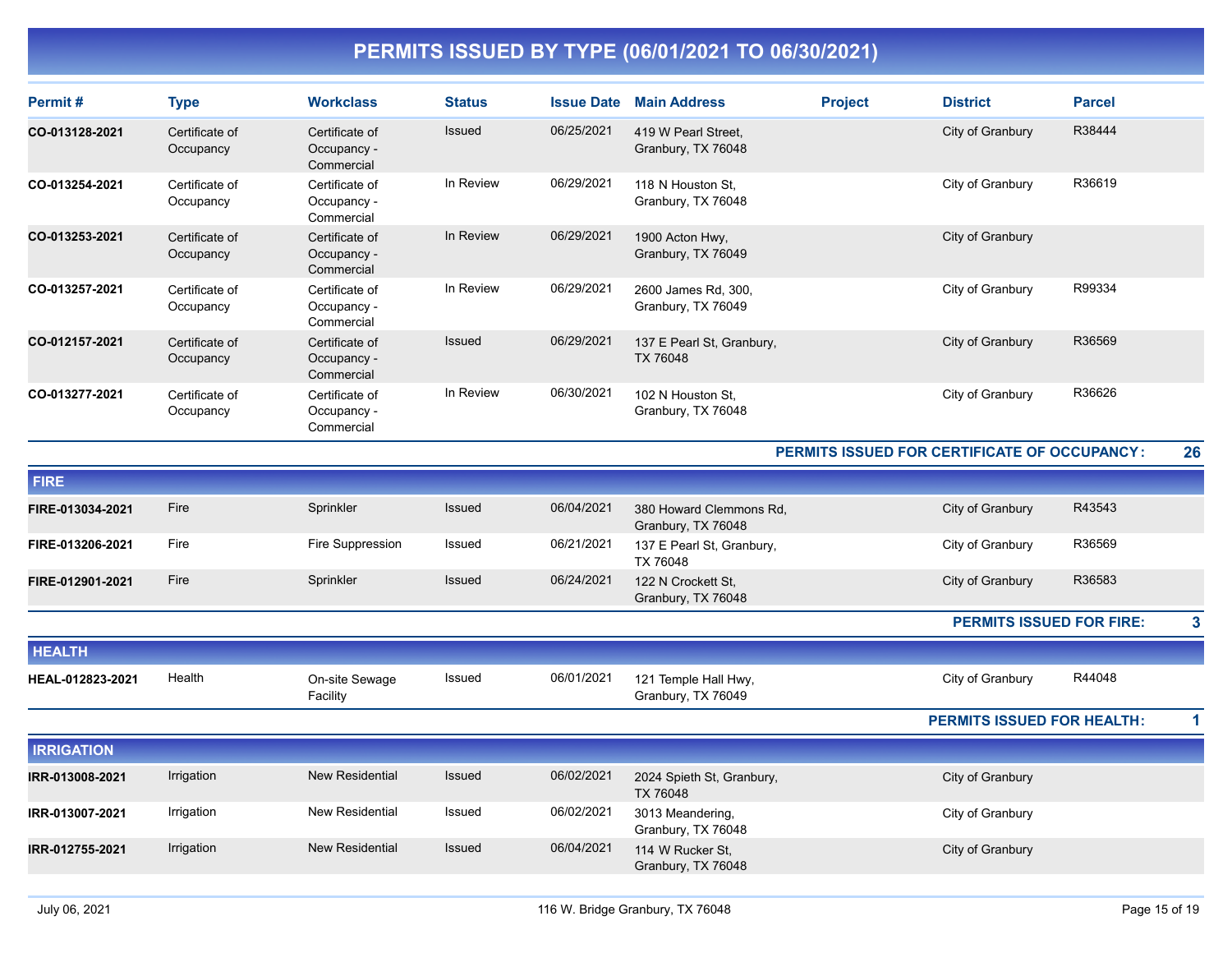| Permit#                       | <b>Type</b>               | <b>Workclass</b>       | <b>Status</b> | <b>Issue Date</b> | <b>Main Address</b>                                | <b>Project</b> | <b>District</b>                            | <b>Parcel</b> |
|-------------------------------|---------------------------|------------------------|---------------|-------------------|----------------------------------------------------|----------------|--------------------------------------------|---------------|
| IRR-013067-2021               | Irrigation                | <b>New Residential</b> | Issued        | 06/08/2021        | 2031 Spieth St, Granbury,<br>TX 76048              |                | City of Granbury                           | R105585       |
| IRR-013065-2021               | Irrigation                | <b>New Residential</b> | Issued        | 06/08/2021        | 1033 Mickelson Dr,<br>Granbury, TX 76048           |                | City of Granbury                           | R105650       |
| IRR-013055-2021               | Irrigation                | <b>New Residential</b> | Issued        | 06/08/2021        | 204 Johnson St, Granbury,<br>TX 76048              |                | City of Granbury                           | R105641       |
| IRR-013095-2021               | Irrigation                | <b>New Residential</b> | Issued        | 06/09/2021        | 1721 Damascus Ct,<br>Granbury, TX 76049            |                | City of Granbury                           | R106144       |
| IRR-013094-2021               | Irrigation                | <b>New Residential</b> | Issued        | 06/09/2021        | 1709 Damascus Ct.<br>Granbury, TX 76049            |                | City of Granbury                           | R106141       |
| IRR-013093-2021               | Irrigation                | <b>New Residential</b> | Complete      | 06/09/2021        | 319 Smart Strike Trl.<br>Granbury, TX 76049        |                | City of Granbury                           | R105956       |
| IRR-013123-2021               | Irrigation                | <b>New Residential</b> | Issued        | 06/11/2021        | 1017 Anna Circle,<br>Granbury, TX 76048            |                | City of Granbury                           | R104255       |
| IRR-013122-2021               | Irrigation                | <b>New Residential</b> | Issued        | 06/11/2021        | 2433 Palmer Ct, Granbury,<br>TX 76048              |                | City of Granbury                           | R105057       |
| IRR-013137-2021               | Irrigation                | <b>New Residential</b> | Issued        | 06/14/2021        | 2063 Spieth St, Granbury,<br>TX 76048              |                | City of Granbury                           | R105592       |
| IRR-013166-2021               | Irrigation                | <b>New Residential</b> | Issued        | 06/16/2021        | 1832 Ruffian Dr, Granbury,<br>TX 76049             |                | City of Granbury                           | R106129       |
| IRR-013185-2021               | Irrigation                | New Residential        | Issued        | 06/17/2021        | 3700 E Us Highway 377,<br>Granbury, TX 76049       |                | City of Granbury                           |               |
| IRR-013219-2021               | Irrigation                | <b>New Residential</b> | Issued        | 06/22/2021        | 1005 Anna Cir, Granbury,<br>TX 76048               |                | City of Granbury                           | R104245       |
| IRR-012956-2021               | Irrigation                | <b>New Residential</b> | Issued        | 06/25/2021        | 781 Rolling Terrace Cir,<br>Granbury, TX 76049     |                | City of Granbury                           |               |
| IRR-012955-2021               | Irrigation                | <b>New Residential</b> | Issued        | 06/25/2021        | 779 Rolling Terrace Cir Cir,<br>Granbury, TX 76049 |                | City of Granbury                           |               |
| IRR-013256-2021               | Irrigation                | <b>New Residential</b> | Issued        | 06/29/2021        | 1816 Ruffian Rd, Granbury,<br>TX 76049             |                | City of Granbury                           | R106133       |
|                               |                           |                        |               |                   |                                                    |                | <b>PERMITS ISSUED FOR IRRIGATION:</b>      | 18            |
| <b>POOL (NON-RESIDENTIAL)</b> |                           |                        |               |                   |                                                    |                |                                            |               |
| POOLC-013145-2021             | Pool<br>(Non-Residential) | In Ground              | <b>Issued</b> | 06/15/2021        | 1101 White Cliff Road,<br>Granbury, TX 76048       |                | City of Granbury                           | R99740        |
|                               |                           |                        |               |                   |                                                    |                | PERMITS ISSUED FOR POOL (NON-RESIDENTIAL): | $\mathbf{1}$  |
| <b>POOL (RESIDENTIAL)</b>     |                           |                        |               |                   |                                                    |                |                                            |               |
| POOLR-012980-2021             | Pool (Residential)        | In Ground              | Issued        | 06/03/2021        | 2008 Spieth St, Granbury,<br>TX 76048              |                | City of Granbury                           |               |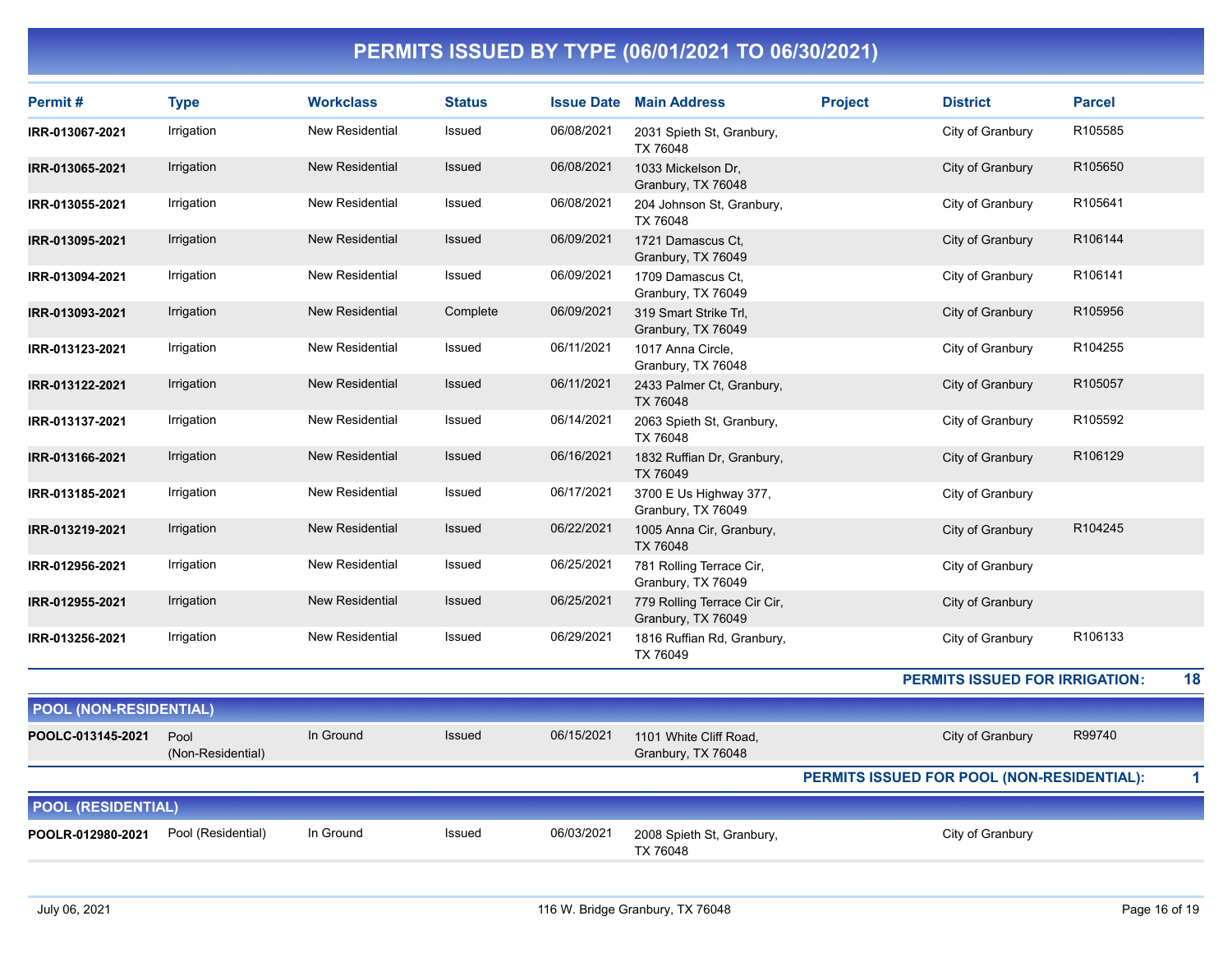| Permit#           | <b>Type</b>        | <b>Workclass</b> | <b>Status</b> | <b>Issue Date</b> | <b>Main Address</b>                           | <b>Project</b> | <b>District</b>  | <b>Parcel</b> |
|-------------------|--------------------|------------------|---------------|-------------------|-----------------------------------------------|----------------|------------------|---------------|
| POOLR-012979-2021 | Pool (Residential) | In Ground        | <b>Issued</b> | 06/03/2021        | 2092 Spieth St, Granbury,<br>TX 76048         |                | City of Granbury |               |
| POOLR-012999-2021 | Pool (Residential) | In Ground        | Issued        | 06/03/2021        | 3516-1 Abes Landing Dr,<br>Granbury, TX 76049 |                | City of Granbury | R102756       |
| POOLR-012941-2021 | Pool (Residential) | In Ground        | <b>Issued</b> | 06/22/2021        | 2309 Bordeaux Dr.<br>Granbury, TX 76048       |                | City of Granbury | R98974        |
| POOLR-013245-2021 | Pool (Residential) | In Ground        | Issued        | 06/25/2021        | 116 Spieth Ct, Granbury,<br>TX 76048          |                | City of Granbury |               |

#### **PERMITS ISSUED FOR POOL (RESIDENTIAL):**

| <b>RIGHT OF WAY</b> |                     |                                     |               |            |                                             |                  |        |
|---------------------|---------------------|-------------------------------------|---------------|------------|---------------------------------------------|------------------|--------|
| ROW-012997-2021     | <b>Right of Way</b> | <b>Right of Way</b><br>Construction | <b>Issued</b> | 06/02/2021 | 500 N Hannaford St.<br>Granbury, TX 76048   | City of Granbury | R43563 |
| ROW-013024-2021     | <b>Right of Way</b> | Right of Way<br>Construction        | Issued        | 06/03/2021 | 800 Waterpoint Ct.<br>Granbury, TX 76048    | City of Granbury |        |
| ROW-013091-2021     | <b>Right of Way</b> | <b>Right of Way</b><br>Construction | Issued        | 06/09/2021 | 300 S Park St, Granbury,<br>TX 76048        | City of Granbury |        |
| ROW-013087-2021     | Right of Way        | Right of Way<br>Construction        | Issued        | 06/10/2021 | Saratoga Boulevard,<br>Granbury, TX 76049   | City of Granbury |        |
| ROW-012801-2021     | <b>Right of Way</b> | <b>Right of Way</b><br>Construction | Issued        | 06/15/2021 | 1017 Mickelson, Granbury,<br>TX 76048       | City of Granbury |        |
| ROW-012802-2021     | Right of Way        | Right of Way<br>Construction        | Issued        | 06/15/2021 | 1085 Mickelson Drive,<br>Granbury, TX 76048 | City of Granbury |        |
| ROW-012803-2021     | <b>Right of Way</b> | <b>Right of Way</b><br>Construction | Issued        | 06/15/2021 | 1021 Mickelson Drive,<br>Granbury, TX 76048 | City of Granbury |        |
| ROW-012806-2021     | Right of Way        | Right of Way<br>Construction        | Issued        | 06/15/2021 | 1094 Mickleson Drive,<br>Granbury, TX 76048 | City of Granbury |        |
| ROW-012702-2021     | <b>Right of Way</b> | <b>Right of Way</b><br>Construction | Issued        | 06/15/2021 | 3036 Reed Court,<br>Granbury, TX 76048      | City of Granbury |        |
| ROW-012805-2021     | <b>Right of Way</b> | Right of Way<br>Construction        | Issued        | 06/15/2021 | 1062 Mickelson Drive.<br>Granbury, TX 76048 | City of Granbury |        |
| ROW-012703-2021     | <b>Right of Way</b> | <b>Right of Way</b><br>Construction | Issued        | 06/15/2021 | 409 Fowler, Granbury, TX<br>76048           | City of Granbury |        |
| ROW-012807-2021     | <b>Right of Way</b> | Right of Way<br>Construction        | Issued        | 06/15/2021 | 1116 Aviara Court,<br>Granbury, TX 76048    | City of Granbury |        |
| ROW-012804-2021     | <b>Right of Way</b> | <b>Right of Way</b><br>Construction | Issued        | 06/15/2021 | 201 Johnson Street,<br>Granbury, TX 76048   | City of Granbury |        |
| ROW-012760-2021     | Right of Way        | <b>Right of Way</b><br>Construction | Issued        | 06/15/2021 | 2012 Spieth St, Granbury,<br>TX 76048       | City of Granbury |        |
| ROW-013205-2021     | <b>Right of Way</b> | <b>Right of Way</b><br>Construction | Issued        | 06/21/2021 | 1900 Acton Highway,<br>Granbury, TX 76048   | City of Granbury |        |

**5**

 $\equiv$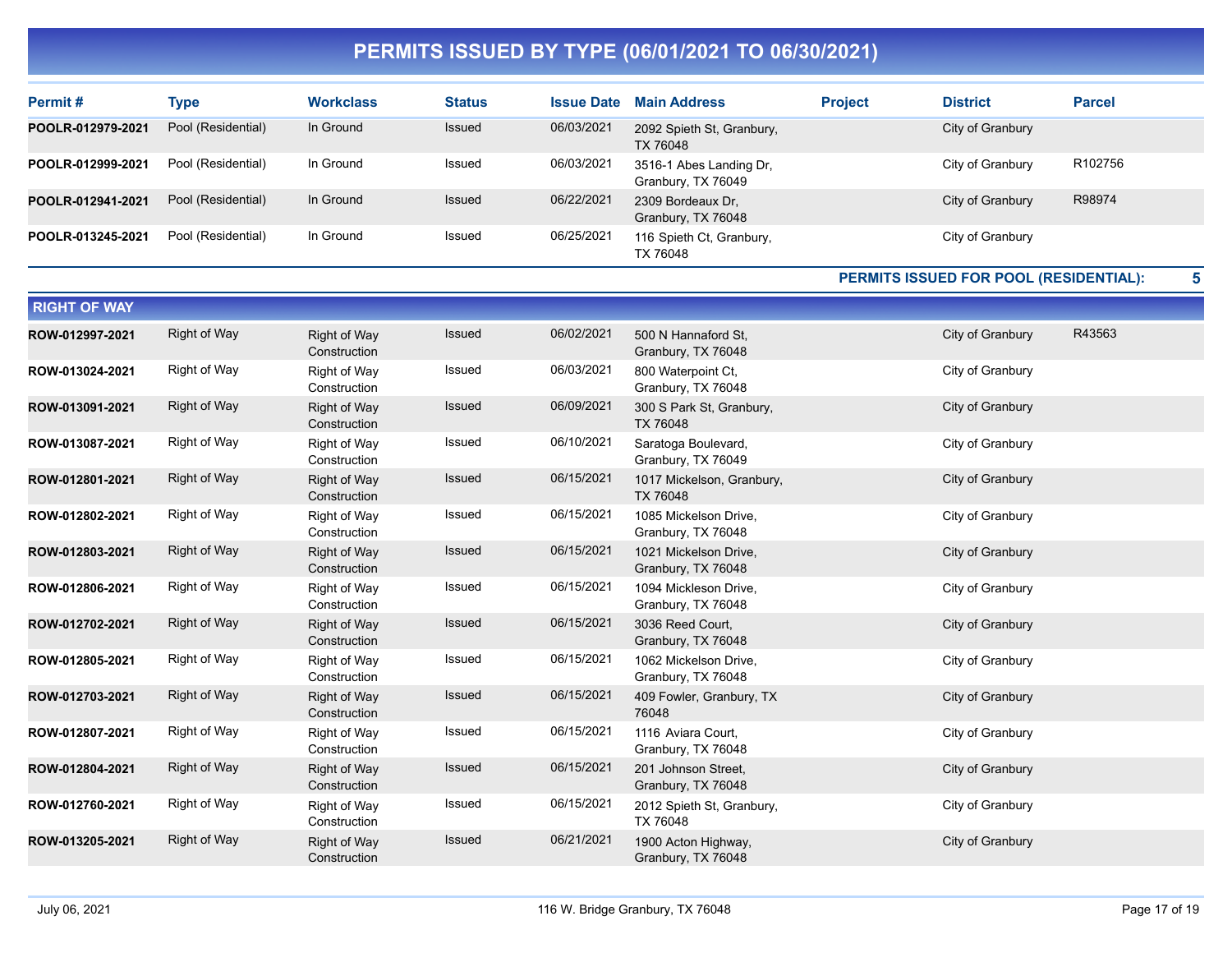|                  |              |                                                        |               |                   | PERMITS ISSUED BY TYPE (06/01/2021 TO 06/30/2021) |                |                                  |               |    |
|------------------|--------------|--------------------------------------------------------|---------------|-------------------|---------------------------------------------------|----------------|----------------------------------|---------------|----|
| Permit#          | <b>Type</b>  | <b>Workclass</b>                                       | <b>Status</b> | <b>Issue Date</b> | <b>Main Address</b>                               | <b>Project</b> | <b>District</b>                  | <b>Parcel</b> |    |
| ROW-013251-2021  | Right of Way | Right of Way<br>Construction                           | Issued        | 06/29/2021        | Sandstone, Granbury, TX<br>76048                  |                | City of Granbury                 |               |    |
|                  |              |                                                        |               |                   |                                                   |                | PERMITS ISSUED FOR RIGHT OF WAY: |               | 16 |
| <b>SIGN</b>      |              |                                                        |               |                   |                                                   |                |                                  |               |    |
| SIGN-013003-2021 | Sign         | <b>Wall Mounted</b>                                    | Issued        | 06/02/2021        | 1321 N Plaza Dr, Granbury,<br>TX 76048            |                | City of Granbury                 | R45344        |    |
| SIGN-013004-2021 | Sign         | Monument                                               | Issued        | 06/02/2021        | 1321 N Plaza Dr, Granbury,<br>TX 76048            |                | City of Granbury                 | R45344        |    |
| SIGN-012694-2021 | Sign         | Menu & Message<br>Board, Canopy,<br>Mural, Window, etc | <b>Issued</b> | 06/03/2021        | 4525 E Highway 377,<br>Granbury, TX 76048         |                | City of Granbury                 |               |    |
| SIGN-013012-2021 | Sign         | Menu & Message<br>Board, Canopy,<br>Mural, Window, etc | Issued        | 06/03/2021        | 4525 E Highway 377,<br>Granbury, TX 76048         |                | City of Granbury                 |               |    |
| SIGN-013013-2021 | Sign         | Monument                                               | <b>Issued</b> | 06/03/2021        | 4525 E Highway 377,<br>Granbury, TX 76048         |                | City of Granbury                 |               |    |
| SIGN-013156-2021 | Sign         | Wall Mounted                                           | Issued        | 06/15/2021        | 610 E Us Highway 377,<br>Granbury, TX 76048       |                | City of Granbury                 | R33890        |    |
| SIGN-013170-2021 | Sign         | Other                                                  | Issued        | 06/16/2021        | 1807 E Us Highway 377,<br>Granbury, TX 76049      |                | City of Granbury                 | R100159       |    |
| SIGN-013167-2021 | Sign         | Wall Mounted                                           | Issued        | 06/16/2021        | 1807 E Us Highway 377,<br>Granbury, TX 76049      |                | City of Granbury                 | R100159       |    |
| SIGN-013168-2021 | Sign         | <b>Wall Mounted</b>                                    | Issued        | 06/16/2021        | 1807 E Us Highway 377,<br>Granbury, TX 76049      |                | City of Granbury                 | R100159       |    |
| SIGN-013158-2021 | Sign         | <b>Wall Mounted</b>                                    | Issued        | 06/16/2021        | 1316 E Us Highway 377,<br>Granbury, TX 76048      |                | City of Granbury                 | R45442        |    |
| SIGN-013164-2021 | Sign         | Inflatable Balloons                                    | <b>Issued</b> | 06/16/2021        | 512 W Pearl St, Granbury,<br>TX 76048             |                | City of Granbury                 | R38481        |    |
| SIGN-013169-2021 | Sign         | Wall Mounted                                           | Issued        | 06/16/2021        | 1807 E Us Highway 377,<br>Granbury, TX 76049      |                | City of Granbury                 | R100159       |    |
| SIGN-013180-2021 | Sign         | <b>Wall Mounted</b>                                    | Issued        | 06/17/2021        | 1807 E Us Highway 377,<br>Granbury, TX 76049      |                | City of Granbury                 | R100159       |    |
| SIGN-013179-2021 | Sign         | Wall Mounted                                           | Issued        | 06/17/2021        | 1807 E Us Highway 377,<br>Granbury, TX 76049      |                | City of Granbury                 | R100159       |    |
| SIGN-013209-2021 | Sign         | Monument                                               | Issued        | 06/21/2021        | 1030 E Us Highway 377,<br>106, Granbury, TX 76048 |                | City of Granbury                 | R91791        |    |
| SIGN-013204-2021 | Sign         | Wall Mounted                                           | Issued        | 06/21/2021        | 735 E Us Highway 377,<br>Granbury, TX 76048       |                | City of Granbury                 | R38913        |    |
| SIGN-013162-2021 | Sign         | <b>Wall Mounted</b>                                    | Issued        | 06/22/2021        | 512 W Pearl St, Granbury,<br>TX 76048             |                | City of Granbury                 | R38481        |    |